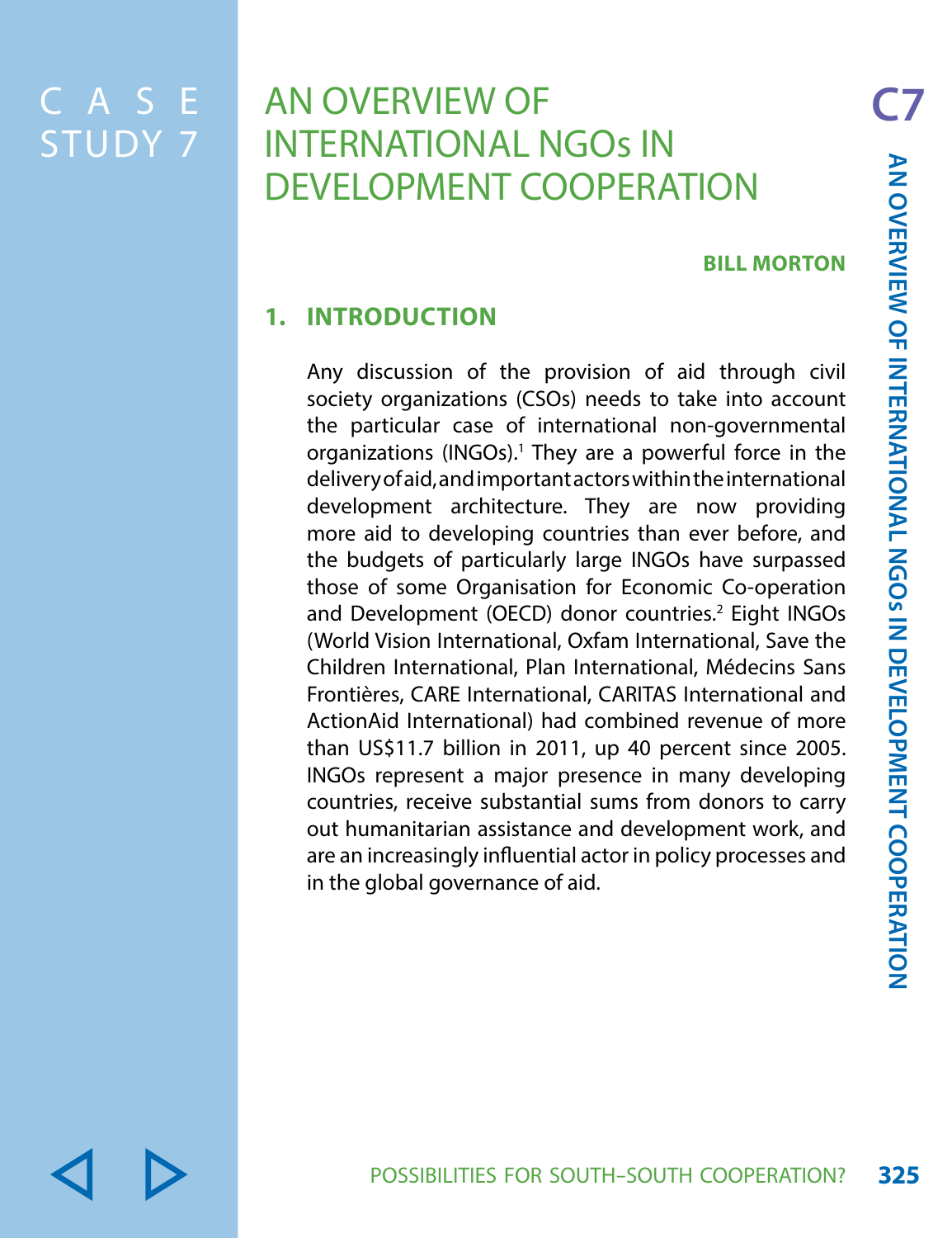## **2. NATURE OF INGOs**

### **2.1 WHAT DISTINGUISHES INGOs FROM NATIONAL CSOs IN BOTH DONOR COUNTRIES AND HOST COUNTRIES?**

INGOs in donor countries are different from other national CSOs in donor and recipient countries in several respects, including in terms of their global operations, their size, scale, geographic reach, access to funds, budgets, and roles in development.

**Membership of global consortia:** A key factor that distinguishes INGOS from national CSOs in donor countries is that they have global operations. INGOs usually have multiple autonomous national offices based in many OECD and some middle-income developing countries, but they also operate together as members of global consortia, confederations or affiliations that undertake development programmes through their own regional and national offices in a large number of developing countries. Thus Oxfam Canada, for instance, is an autonomous organization with its own governance structure but is a member of the Oxfam International confederation that has 16 other member organizations. CARE USA is a member of CARE International, a confederation of 14 member organizations.

**Global reach:** INGOs have extensive global programmatic reach as a result of their membership of global confederations. While individual national INGO affiliates may only directly manage or operate programmes in a relatively small number of countries, they can participate across the whole range of the confederation's programme countries (by providing financial resources or advice). For instance, Save the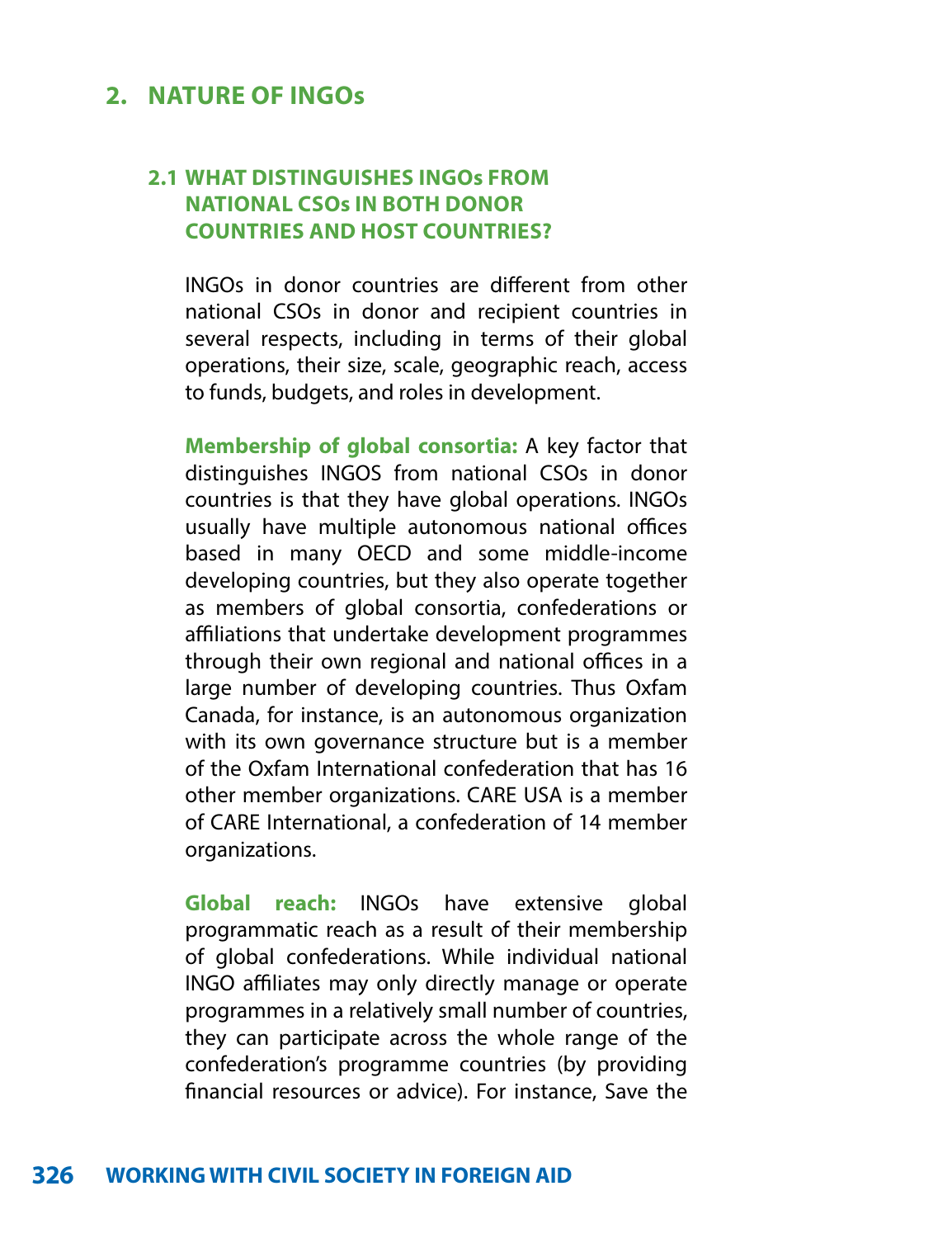Children works in 120 countries globally,<sup>3</sup> World Vision International in 98 countries,<sup>4</sup> and Oxfam International in more than 90 countries.<sup>5</sup> The global reach of INGOs often exceeds that of many individual OECD official donor bilateral geographic programmes.

**Size and scope:** INGOs are generally much larger than other national CSOs in donor countries, in terms of budgets, number of staff, and operations. For instance, in Australia, two of the main INGOs (Oxfam Australia and World Vision Australia) have over 200 members of staff based in Australia, whereas nearly all other national CSOs have under 50, and usually much fewer. INGOs also typically have much larger budgets than national CSOs: in 2011 World Vision Australia's revenue was US\$345 million,<sup>6</sup> and Oxfam Australia's was US\$76.5 million, compared to most national CSOs that had revenue below US\$10 million, and many of them below US\$1 million.

The much larger budgets that INGOs command is the result of a range of factors, including increased capacity for fundraising from the public, governments and other institutions, greater legitimacy and influence with government and other donors, and greater capacity to use funds at economies of scale. These factors also mean that large INGOs are more likely to gain core or framework funding agreements from donor governments, and in larger amounts. Nationallevel INGOs are also able to tap into the global financial and staff resources of their confederations (discussed more in Section 3).

**Organizational capacity:** INGOs' larger budgets and staff contingents allow for dedicated staff across a full range of operations and programming, meaning that INGOs generally have both broader and deeper capacity than national CSOs. INGOs typically have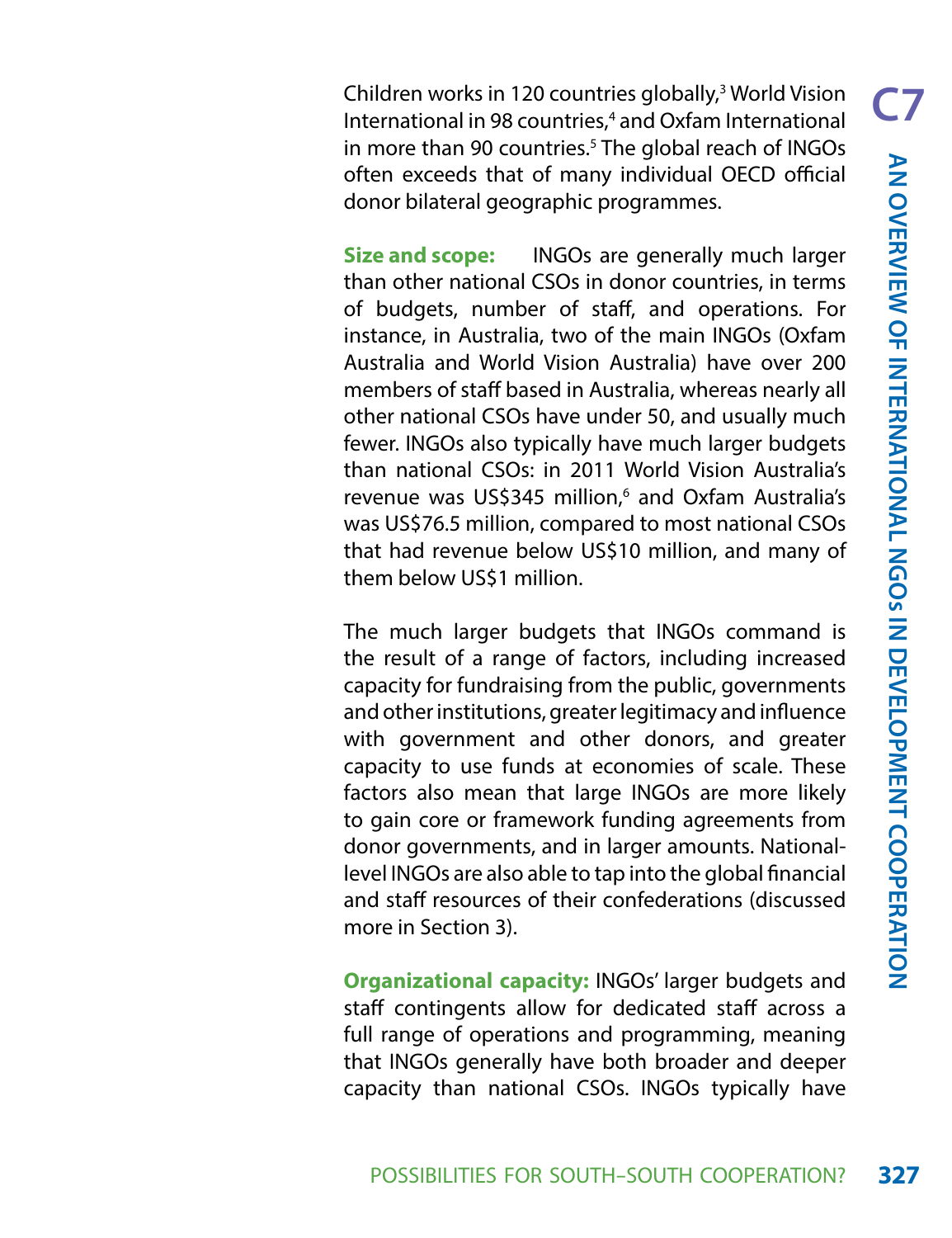staff (often in dedicated teams) undertaking roles in organizational management, development programme implementation and management, humanitarian assistance, fundraising, communications and media, human resource management, finance and accounting, and policy and campaigning. Individual INGO national affiliates can also draw on the staff resources and expertise of their confederation members. In comparison, staff of national CSOs are often responsible for several roles in the organization, or make strategic decisions on where to concentrate staff resources (for instance, on how much staff time to dedicate to managing existing development programmes versus developing new programmes).

Many INGOs now also have dedicated staff working on monitoring, evaluation and learning. This allows INGOs to assess the results and impact of their work, to implement quality assurance and improvement measures, demonstrate accountability to partners, recipients and the public, and to report efficiently to donors on how funds have been used and on the overall impact of funded programmes. This type of work is specialized, resource-intensive and timeconsuming, and many smaller national CSOs have limited capacity to undertake it, concentrating most of their efforts in reporting to official donors and their fundraising publics.

**Range of partnerships:** While most national CSOs in donor countries adopt a partnership approach to development programming, INGOs often work across a broader range of partnerships, and have the advantage that they can bring to these partnerships greater financial and other resources (in particular, expertise and knowledge). Like national CSOs, INGOs typically work in partnership with developing-country CSOs. However, their partnerships in both donor and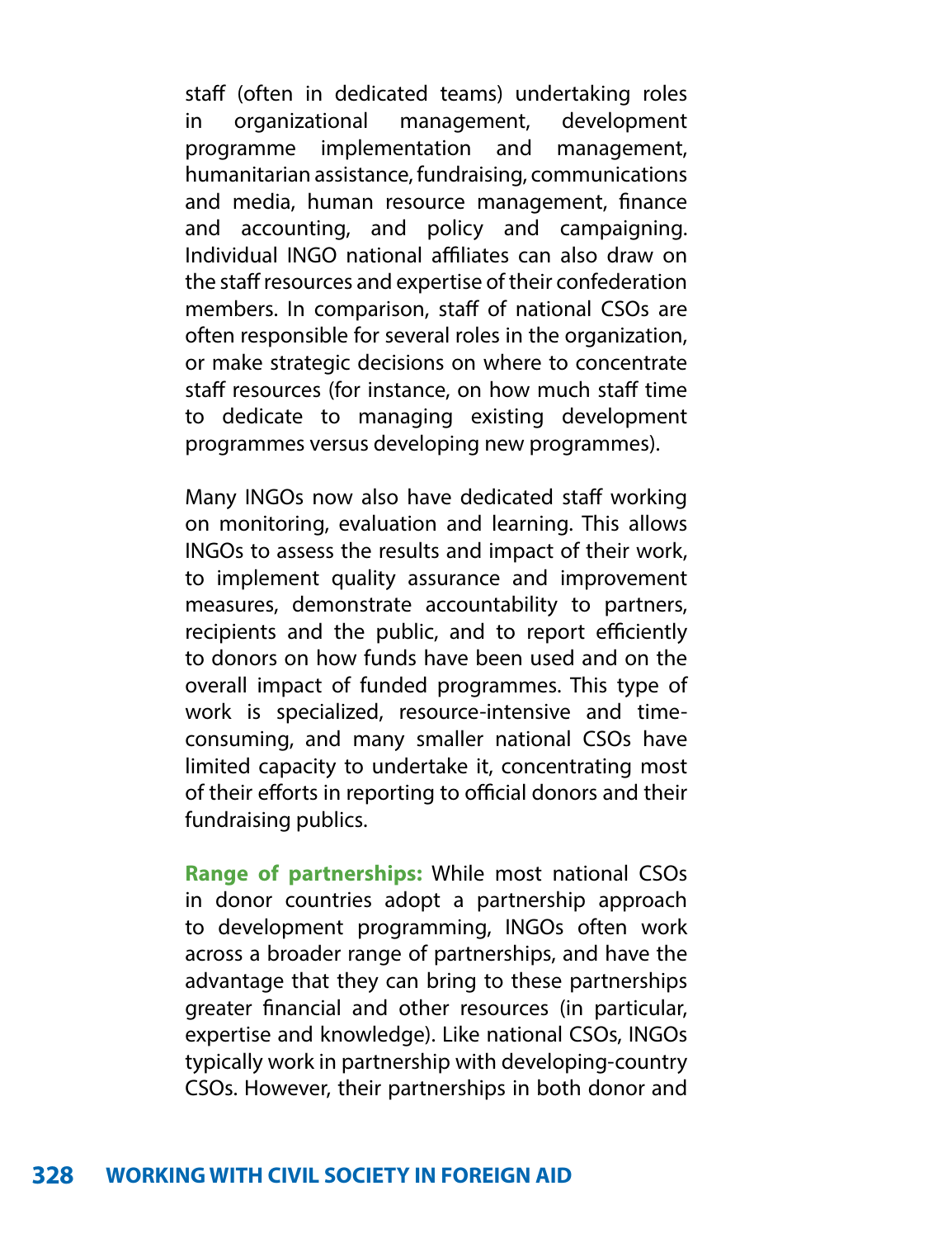developing countries increasingly also extend to other institutions and the private sector. They are increasingly collaborating with academic and research centres, as well as the private sector, in the design and delivery of programmes, and drawing on additional resources from their consortium members when they do so. In some cases INGOs will also partner or collaborate with other INGOs, but are less likely to do so with national donor-country CSOs.

**Legitimacy and influence:** INGOs' size and scale, global reach, large staff contingents, range of programmes and partnerships and ability to demonstrate results afford them a level of professionalism, credibility and legitimacy in the eyes of donors and the public. As a result, INGOs have a comparatively higher profile than national CSOs, both with the public and with government and other donors. Although governments require INGOs to meet stringent eligibility and accountability requirements, they generally regard the largest INGOs as established development actors that have proven track records and, therefore, as trustworthy channels for the delivery of aid. In comparison, while seen as legitimate, national CSOs sometimes have a more difficult time demonstrating their eligibility for funding, because they do not have comparable levels of programme scale, staff capacity and resources. Greater visibility and reputation also allow INGOs to maintain their advantageous positions: they are better placed and can draw on greater resources to continue to demonstrate their legitimacy and to undertake continued fundraising.

These factors also mean that INGOs can have greater standing and 'voice' with decision makers, funding agencies and within policy processes. INGOs are, therefore, generally in a position to more strongly influence both the domestic and international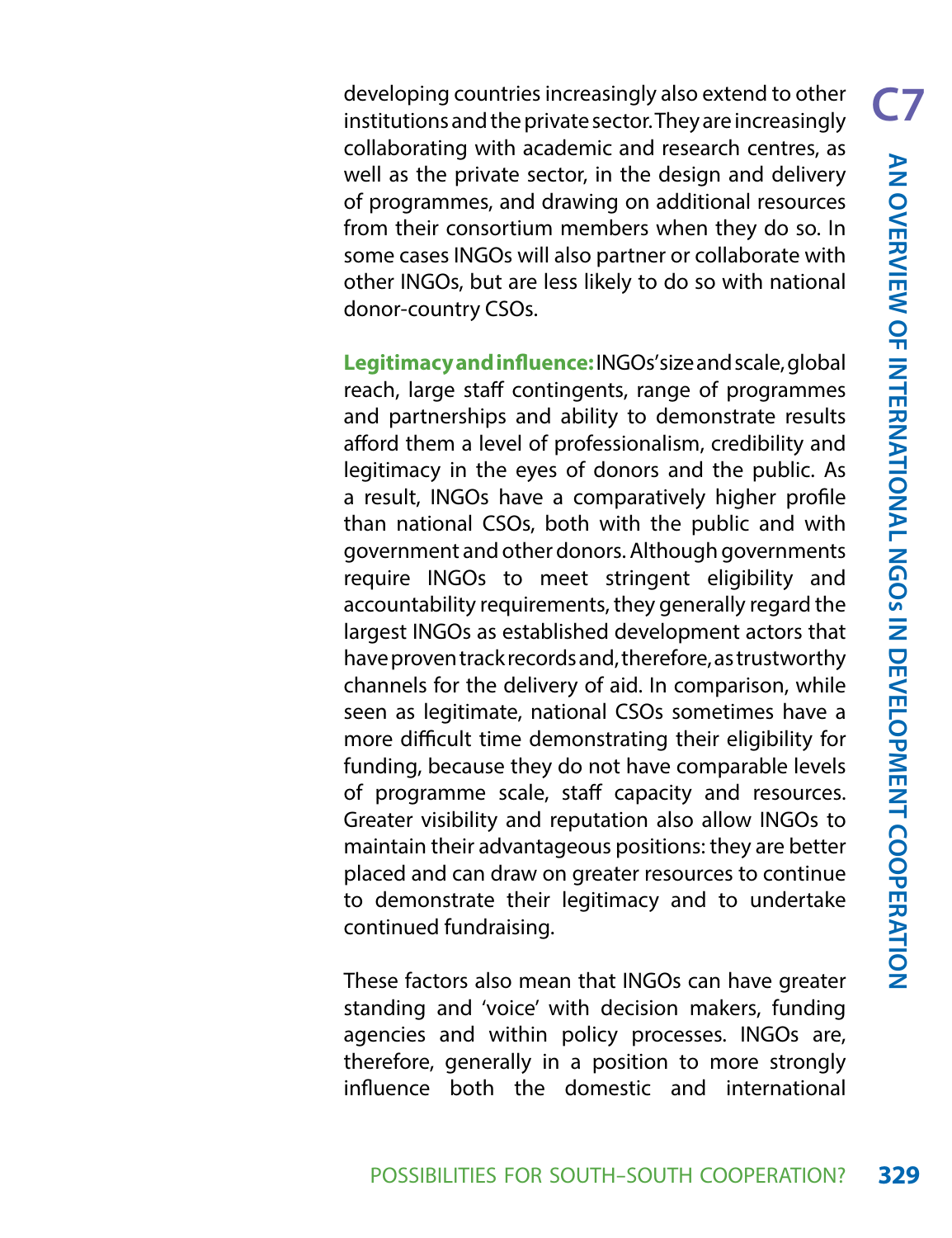development policy agendas than national individual CSOs — making them "among the most powerful members of civil society" (although the latter can be effective working in coalition, often with INGOs).<sup>7</sup> INGOs are usually better resourced to participate in global coalitions and campaigns, and can take a more active and influential role in them.

#### **2.2 WHAT ARE THE ROLES OF INGOs IN INTERNATIONAL DEVELOPMENT COOPERATION?**

**INGO mission and mandate:** INGOs have varied roles in development cooperation, and have varied approaches based on different models of development practice. However, there are strong similarities in the objectives they aim to achieve, and in their overall mandates. Key objectives for INGOs typically include the reduction of poverty and inequality, the realization of rights, the promotion of gender equality and social justice, protection of the environment and strengthening of civil society and democratic governance. For example, three of the largest INGOs have primary objectives based on poverty reduction:

- **•** CARE International "shares a common vision to fight against worldwide poverty and to protect and enhance human dignity."8
- **•** Oxfam International is a "global movement for change, to build a future free from the injustice of poverty."9
- **•** World Vision is "dedicated to working with children, families and communities to overcome poverty and injustice."<sup>10</sup>

**INGO target groups and sectors:** INGOs work with a wide range of target groups and sectors to achieve their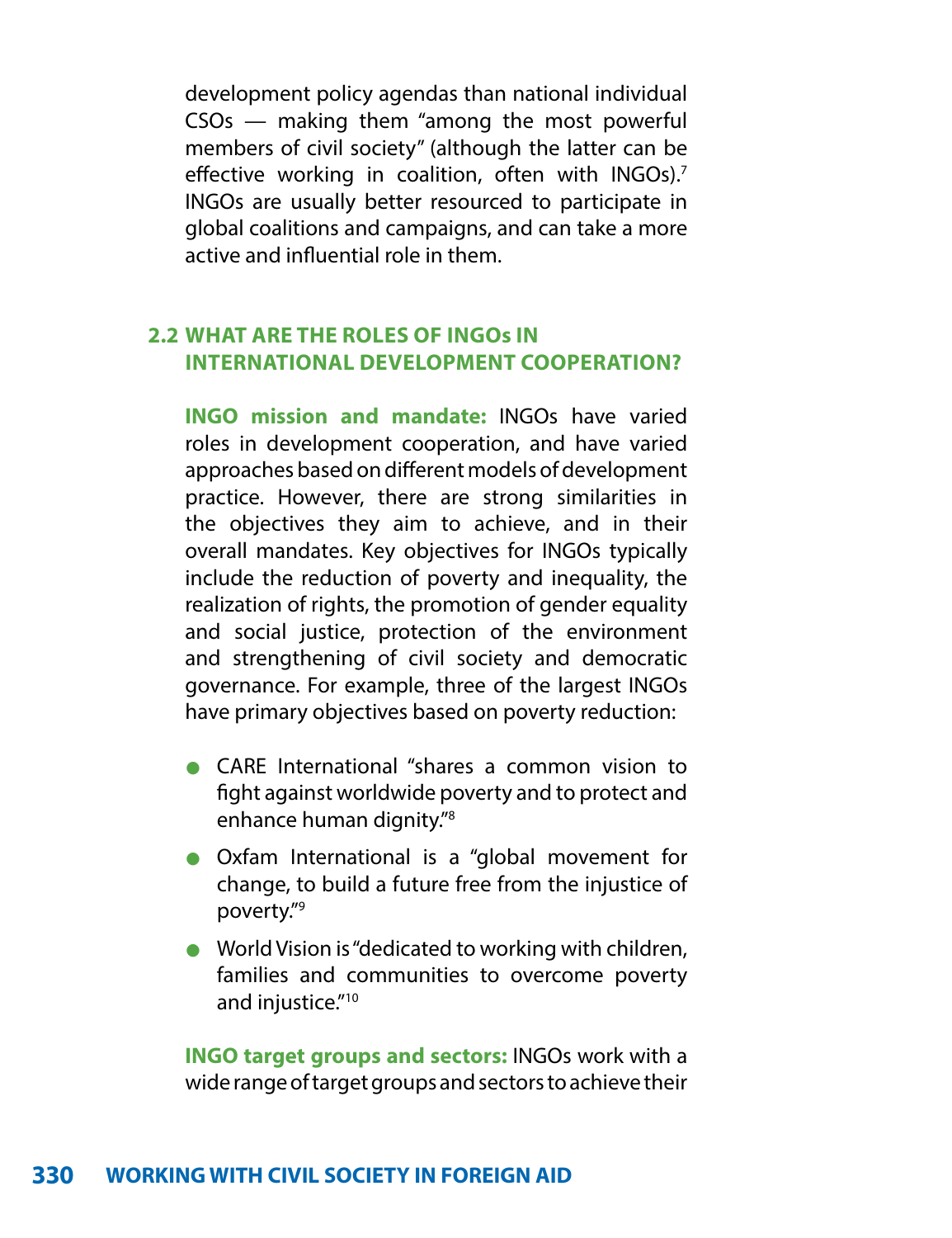development objectives. While some have a special focus, many work in similar areas. Save The Children and Plan International, as their names suggest, have a specific focus on children and undertake programmes in health, nutrition, education, protection and child rights.11 ActionAid works on food rights, women's rights, democratic governance, education, climate change and HIV/AIDS.12 Many INGOs, such as World Vision International or Oxfam International, are involved in humanitarian assistance as well as longterm development programmes. One of the world's largest INGOs, Médecins sans Frontières works only on humanitarian assistance, delivering emergency aid "to people affected by armed conflict, epidemics, healthcare exclusion and natural or man-made disasters".13

**Programme approaches:** Most INGOs are directly involved in planning, implementing and managing development programmes and humanitarian assistance in developing countries. Their approaches can range from the operational implementation of programmes, to working wholly through partners, where they have no direct role in programme implementation. Most INGOs undertake a mix of approaches, often informed by practice models and theoretical frameworks, and by performance and quality standards. In these respects, INGOs do not necessarily differ from national CSOs: the difference, as stated above, relates to the scale and geographic reach of INGOs' programmatic approaches.

**Policy dialogue and campaigning:** Some INGOs are also involved in policy dialogue, advocacy, lobbying and campaigning work at the domestic and international level. This work may be undertaken as part of global campaigns or coalitions, and is usually designed to bring about structural or policy change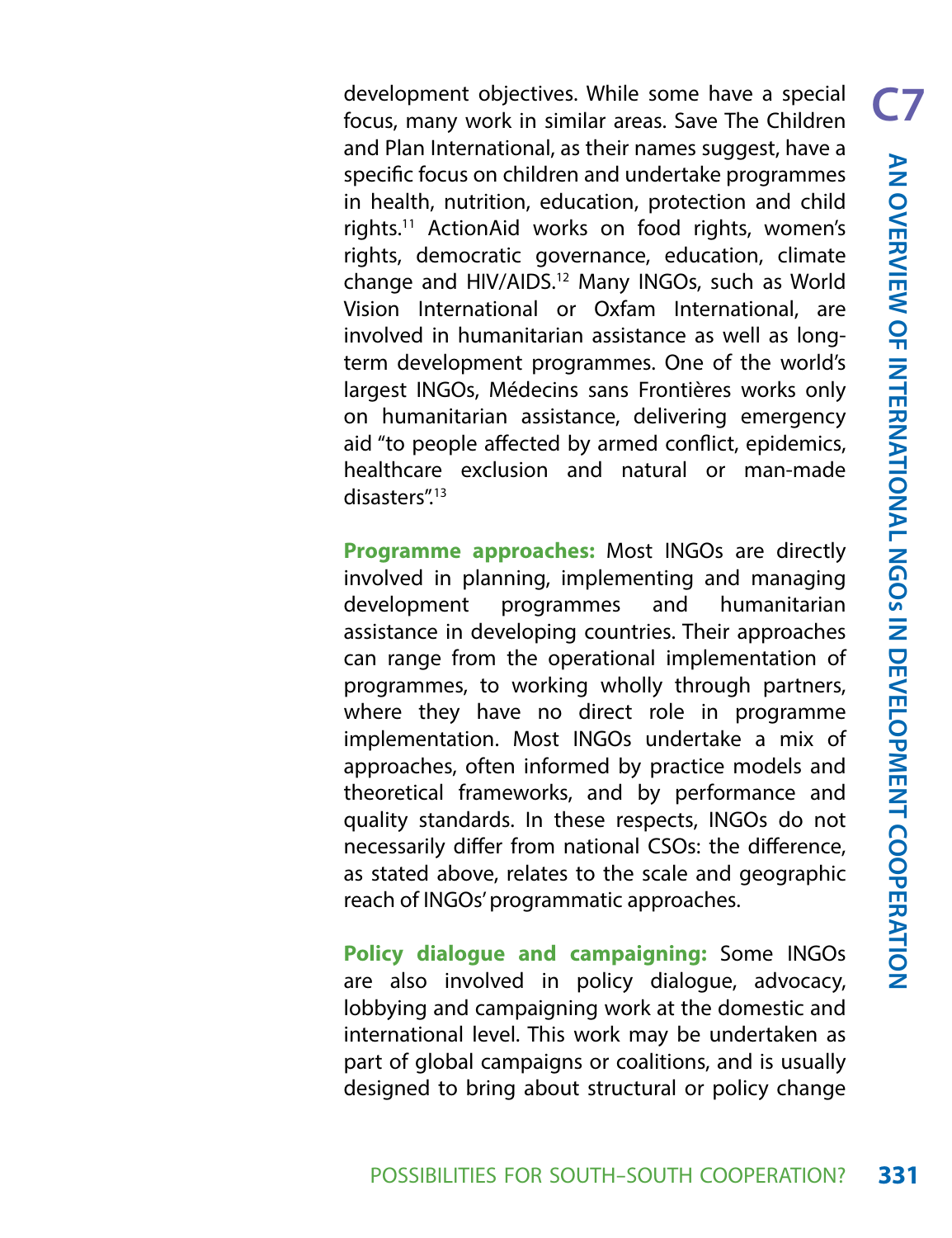in relation to development problems. These roles are connected to a view that, in addition to undertaking programmes in developing countries to address the symptoms of poverty, CSOs should also be involved in addressing the underlying causes of poverty and that this means undertaking policy dialogue and influencing roles.14 As a result, INGOs such as World Vision and CARE have increased their policy, advocacy and campaigning roles in recent years. For instance, CARE states that:

"Advocacy is a key aspect of CARE's humanitarian and development efforts, addressing not only the immediate needs of the poor, but also the root causes of poverty and obstacles to its elimination."15

**Increasing role in research:** INGOs draw on the global reach and the cumulative experience of their confederation members for both their programme delivery and for their policy influence work. They undertake research and learning processes to ensure that both their development programmes and their policy influence work are informed by their own programme experience and knowledge, and in particular by their relationships with developingcountry partners and communities. Increasingly, some INGOs are commissioning research to establish a stronger evidence base for both programming and policy influence. Many national INGO affiliates now have dedicated research units, along with teams in the international secretariat of INGOs (their consortium's coordinating body). For instance, in the first half of 2012, the Oxfam International research unit produced reports on climate change, food security, the arms trade and the African Union.16

**Changing roles for a changing world:** Similar to official donors and other international development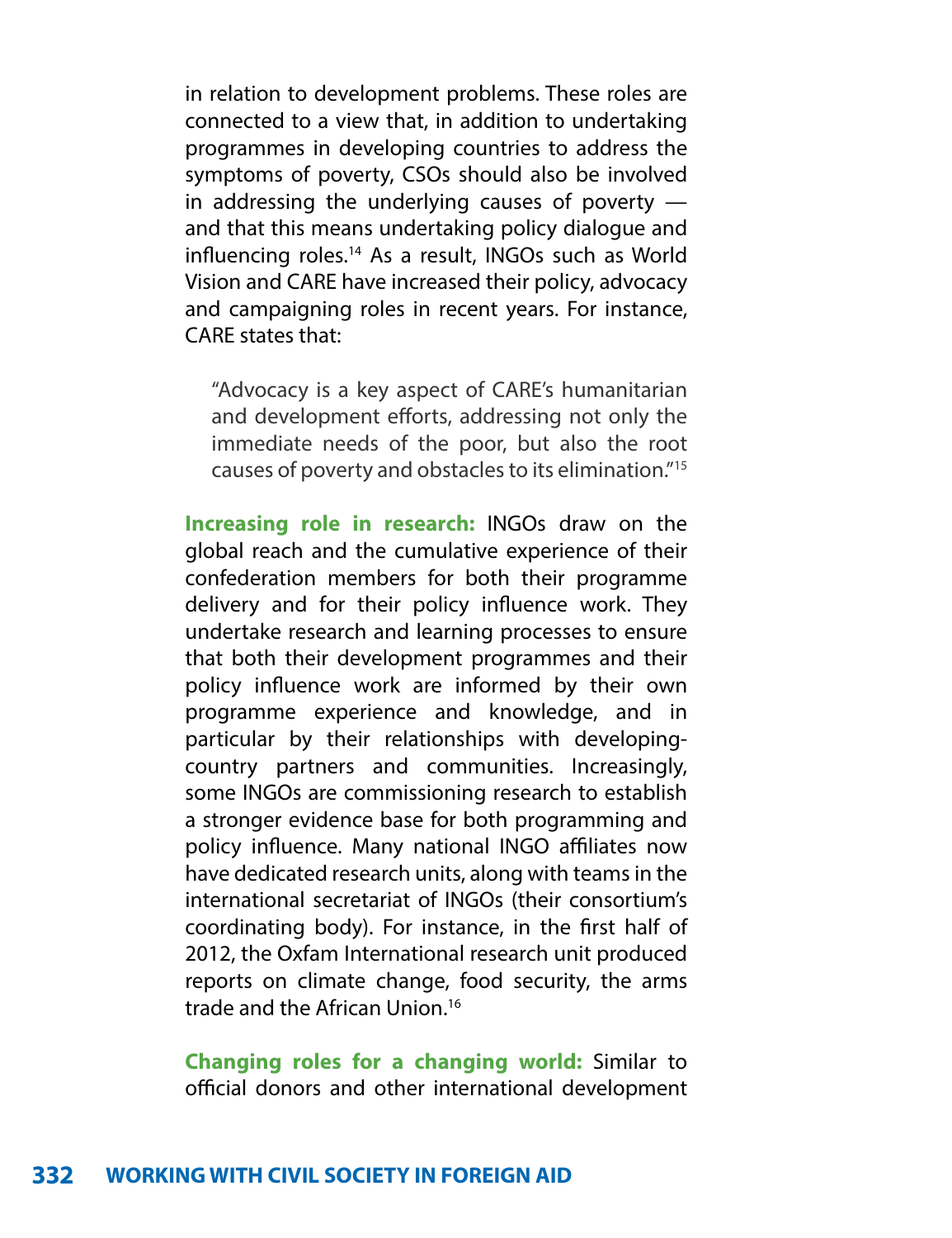institutions, INGO roles are not static: they change and respond to the changing global context for development. Some commentators suggest that changing geopolitical dynamics at the global level have particular implications for the roles of INGOs. In this context, INGOs are assuming greater and more important roles at the supranational level, ensuring that global public goods are handled and distributed in ways that benefit rather than disadvantage poor people.17 INGOs are also increasingly drawing on their capacity to work with States and international organizations to address transnational problems, such as climate change, global poverty, urbanization, complex humanitarian crises and security threats in a globalized world.18

#### **2.3 WHAT ARE THE CHARACTERISTICS OF INGOs IN SIZE, SCOPE AND OPERATIONAL STRUCTURES?**

The size and scope of INGOs is one of their defining characteristics and a key reason why they occupy an important position within international development cooperation. World Vision International, the world's largest INGO, has an annual budget of US\$2.8 billion (in 2011), which is greater than the budget of all UN agencies combined other than the World Food Programme (WFP), and more than the gross national income (GNI) of smaller African and European countries.19 World Vision International's global revenue in 2011 was larger than the aid budgets of 12 out of the 23 OECD Development Assistance Committee (DAC) donors.

INGOs' scale and scope are the result of dramatic increases in their budgets over the last 15 years. They are channelling more aid to developing countries than ever before.20 The eight largest INGOs by revenue in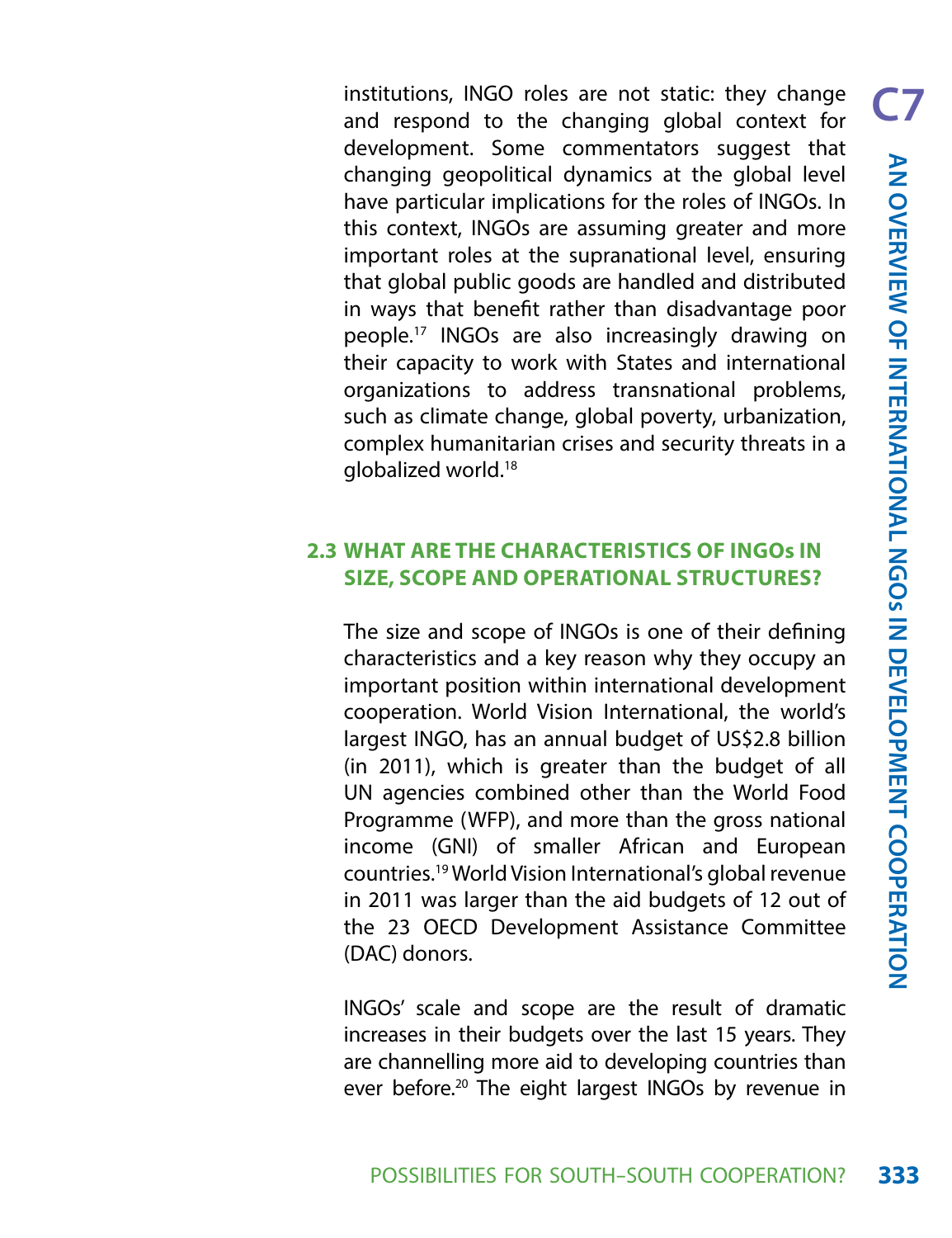2005 (World Vision International, Oxfam International, Save the Children International, Plan International and Médecins Sans Frontières, CARE International, CARITAS International, and ActionAid International) earned a total of US\$11.7 billion in 2011, a 40 percent increase in these years.21 The flow of money through INGOs for humanitarian assistance has also grown significantly: in 2007, INGOs supplied US\$4.9 billion of the US\$15 billion in humanitarian assistance provided by all aid actors. $22$ 

The sources of INGO revenue can vary quite significantly. Private donations amounted to 89.5 percent of the revenue of Médecins Sans Frontières in 2012,23 while CARE International received more than 60 percent of its revenue from official donors.<sup>24</sup> Between 2007 and 2011, all NGOs (mainly INGOs) contributed over US\$20 billion to humanitarian assistance from private sources, while also channelling US\$14.4 billion from official donor sources.25

INGO sources of funding also often vary by country. Private voluntary organizations registered with the United States Agency for International Development (USAID) received more than six times as much funding from private donors in 2008 than from USAID.<sup>26</sup> While the origins of INGO funding vary significantly from organization to organization, INGOs in general are collectively dependent on official donors for approximately half of their budgets.27

**Structures of INGOs:** The structures of INGOs vary from one to the other but also have a number of common key features. Most of the largest INGOs operate as independent registered organizations within a donor country, with their own governance structures and programme arrangements. Most also have programme management and implementation offices in developing countries. At the same time, as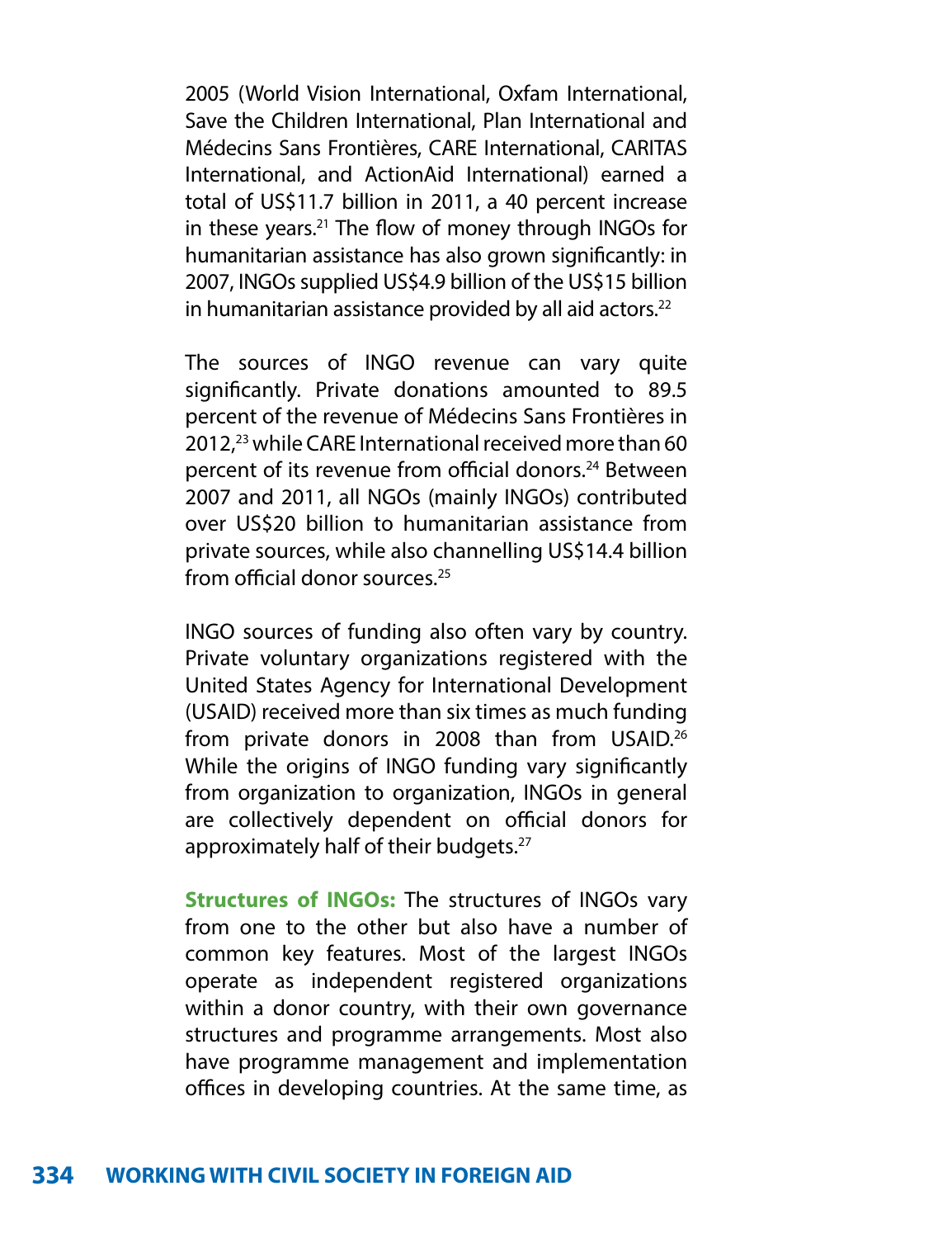noted above, INGOs are members of confederations and affiliations, and this affiliation also determines the characteristics of their structures and operations.

Each confederation has its own development objectives, priorities and set of operating standards and principles (and in some cases internal codes of conducts) to which each confederation member must agree and is required to follow. Management arrangements, the way programmes are funded and implemented and, in particular, the way that offices and programmes in developing countries operate can vary widely between (and sometimes within) the different international confederations.

For instance, CARE International is a confederation of 14 member countries. Each member is an autonomous member of the confederation, bound by CARE International norms. CARE programmes in developing countries operate as one programme (rather than as programmes of individual members). Each country programme is implemented and administered by a nominated 'lead member' of the confederation, while other confederation 'member partners' provide financial and other support for particular aspects of the programme. An internal code of conduct specifies roles and responsibilities for all members of CARE International.

Oxfam International has a different structure for operating in developing countries. In the past, its 17 affiliate members have independently undertaken their own development programmes, with the result that there could be numerous Oxfam affiliates working in one country and undertaking their own separate programmes. Oxfam is now undertaking a major transformation of how the confederation operates, moving towards a 'single management structure'. Similar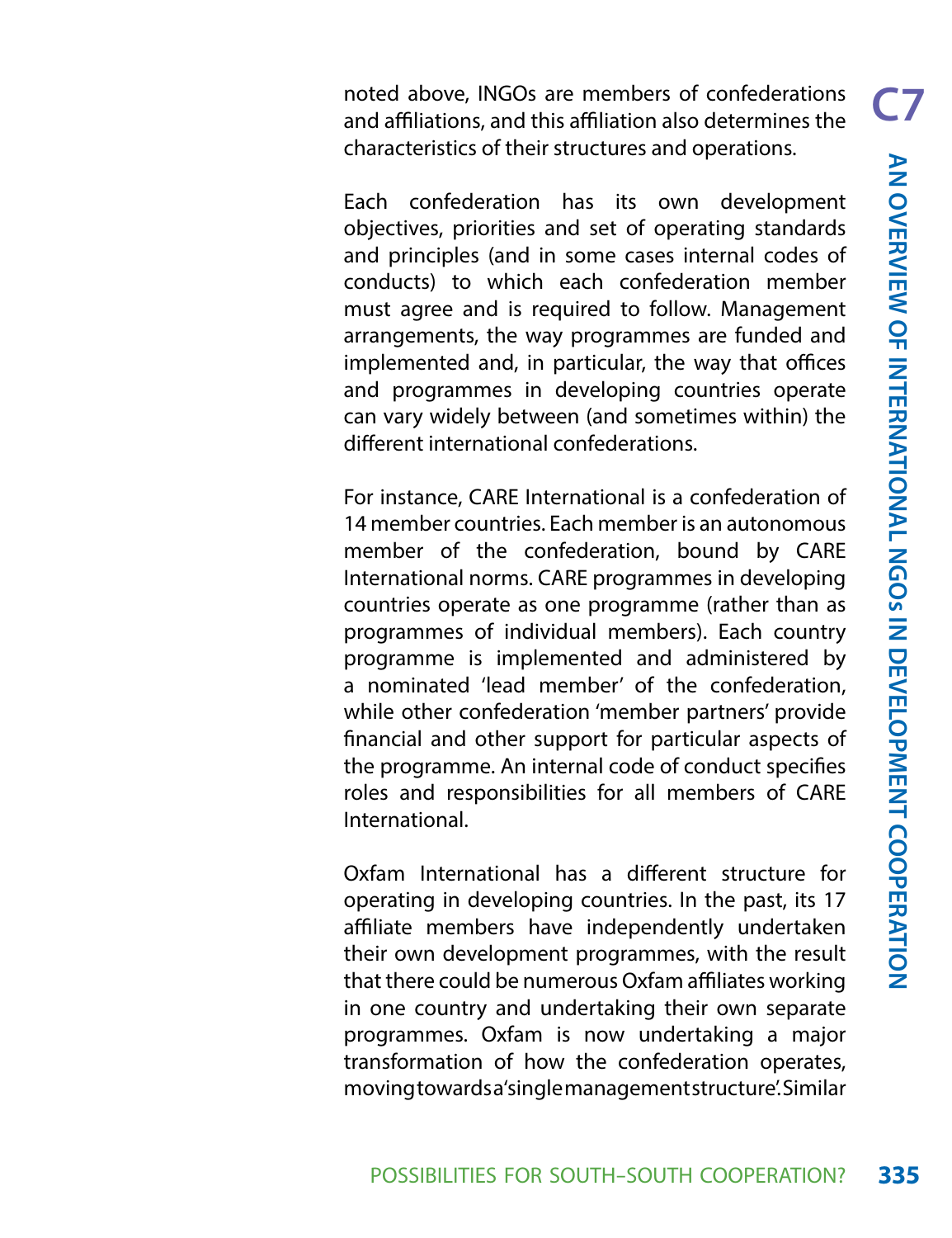to CARE, this will result in one Oxfam confederation member operating and running programmes in each developing country as the designated 'managing affiliate', with other Oxfams operating as 'contributing affiliates', undertaking primarily funding roles but also contributing programme advice and dialogue. In some cases, however, contributing affiliates may opt to continue to maintain offices in developing countries, with the result that there could still be several Oxfams with a presence in one developing country.

INGO confederation affiliates or members have traditionally been based in Northern countries where they raise most of their revenue. But due to changing global dynamics, some INGO confederations now have autonomous member organizations in developing countries. This includes Oxfam International, for whom Oxfam India is a confederation member, and CARE International, where CARE Thailand is a confederation member.

It is also useful to note that some INGOs are undertaking changes in governance and management structures to facilitate greater representation and ownership of stakeholders in developing countries. For instance, ActionAid, which works in 45 countries globally, moved its headquarters from London to Johannesburg in 2003, to help "to further strengthen our accountability to the people, communities and countries we work with and make us more effective in fighting and eradicating poverty."28 The Agency for Cooperation and Research in Development (ACORD), originally established as a consortium of INGOs to respond to African emergencies, also moved its headquarters from London to Nairobi around 2005 to transform itself from a Northern consortium into an Africa-led international alliance<sup>29</sup>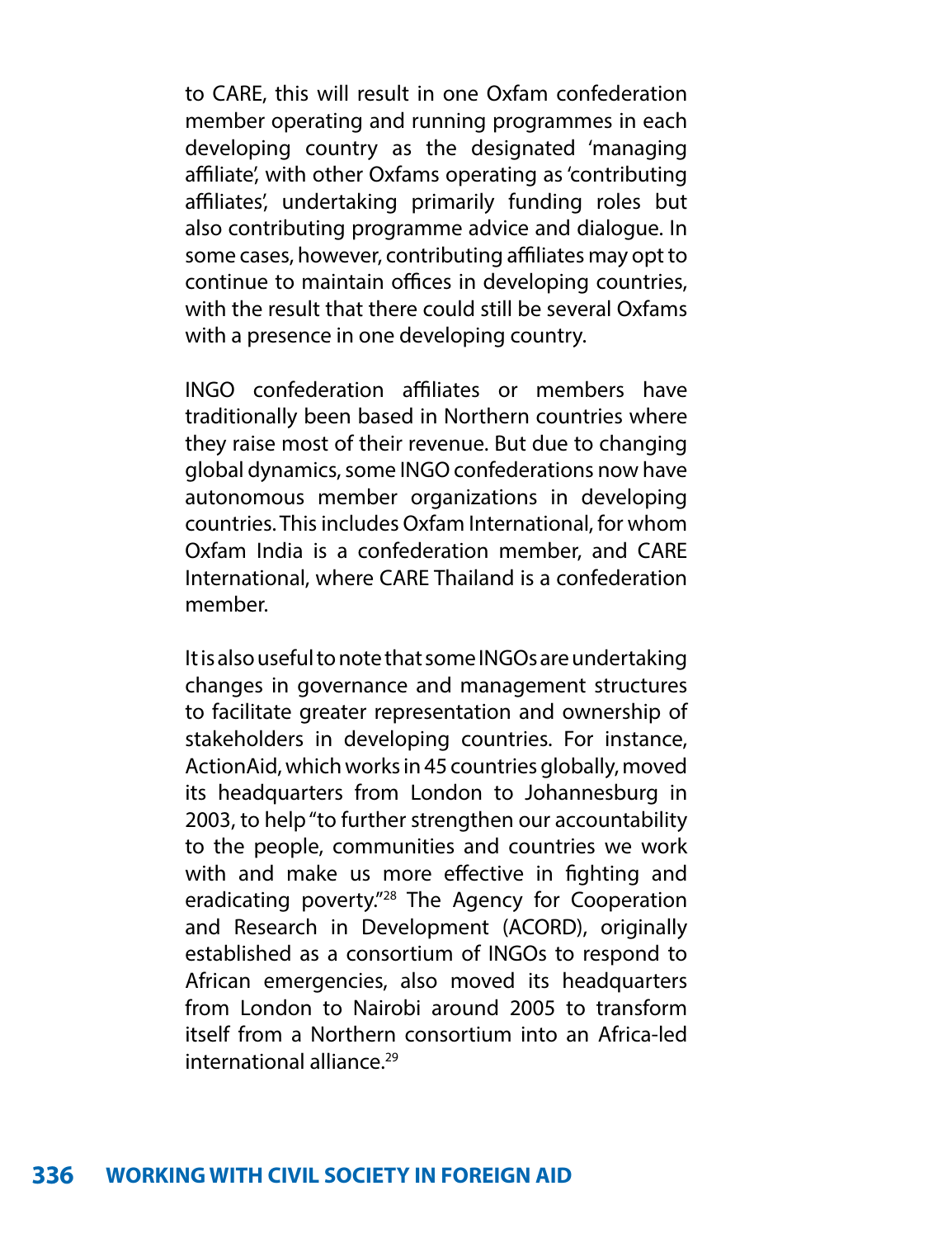#### **2.4 NATURE OF RELATIONSHIPS WITH BOTH TRADITIONAL AND DEVELOPING DONORS AND HOST-COUNTRY GOVERNMENTS**

INGOs have a range of relationships with traditional donors in relation to both funding and non-funding issues.

**Funding relationships:** Funding is a key part of the relationship between INGOs and donors. Official donor funding is extremely important to INGOs: they depend on donors for about half of their total revenue.30

Before considering the characteristics of this funding relationship, it is important to first recognize that while funding from donor governments is important to INGOs, INGOs are also important to these governments. INGOs represent a key way in which governments engage in developing countries. Governments support INGOs and other donor-country CSOs for a range of reasons, but one of the main ones is that the delivery of aid through INGOs and CSOs allows them to expand their options for operationalizing their own development cooperation priorities. For instance, INGOs are able to undertake fast and efficient responses to humanitarian crises, and their emphasis on supporting civil society is consistent with most donors' own objectives of strengthening the role of civil society in service delivery and reducing poverty in developing countries.

Funding to and through INGOs is usually tied to donor governments' own sector and geographic programmes but often extends their scope and geographic reach. In many cases (such as directly supporting governments in fragile states), INGOs represent a relatively low-risk delivery option, due to their ability to work through global affiliates and members of confederations, their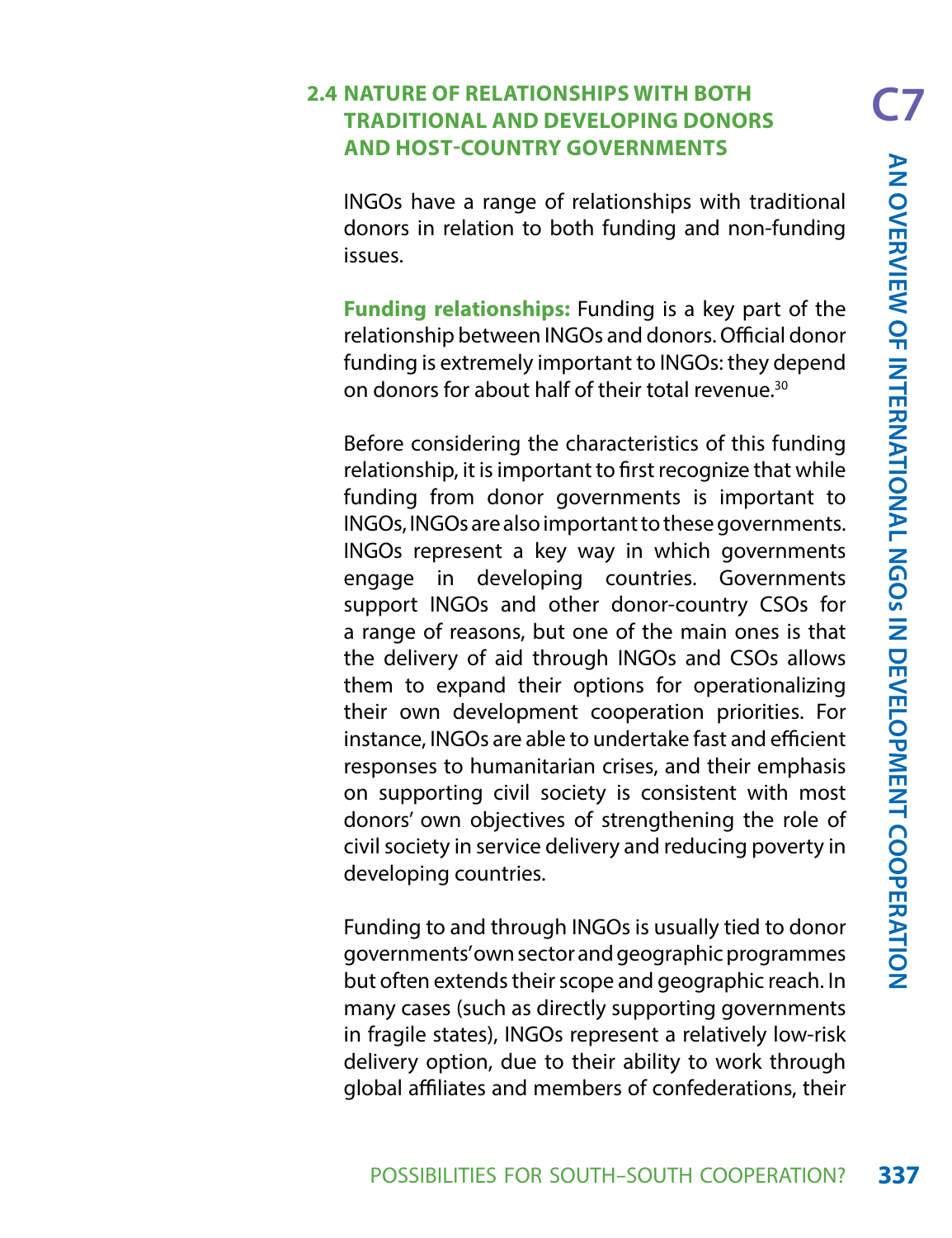presence on the ground, their ability to demonstrate results and impact, and their relatively sophisticated systems for ensuring accountability for funds.

Nevertheless, the transfer of funds from official donors to an INGO defines the nature of their relationship to a great extent. Before the donor provides funds, INGOs must usually demonstrate that that they are an eligible, trustworthy recipient; that they can efficiently manage the funds once transferred; that they can implement programmes, monitor their progress and demonstrate results; and that they can demonstrate accountability for the use of the funds. In Australia, for instance, INGOs are required to fulfil a rigorous accreditation process, with requirements in each of the above areas, to be considered eligible for core funding from the government.31

The fulfilment of donor accountability requirements represents a key part of INGOs' relationship with official donor funders. INGOs are required to demonstrate fiscal accountability: to show that the funds have been used for the purpose they were provided for, and that they can be accounted for. INGOs are also required to demonstrate accountability in terms of agreed outputs and outcomes. This is often a more complex and timeconsuming process; in some cases, demonstrating a causal relationship between the provision of funds for development activities and specific outcomes is difficult (for instance, in programmes to strengthen women's rights, or that build capacity of CSOs). Many INGOs have established dedicated staff teams to meet programme accountability requirements.

Accountability is one of the evolving areas in the INGO– donor relationship. This is the result of the changing global environment for aid and development, and affects both donors and INGOs. Many donor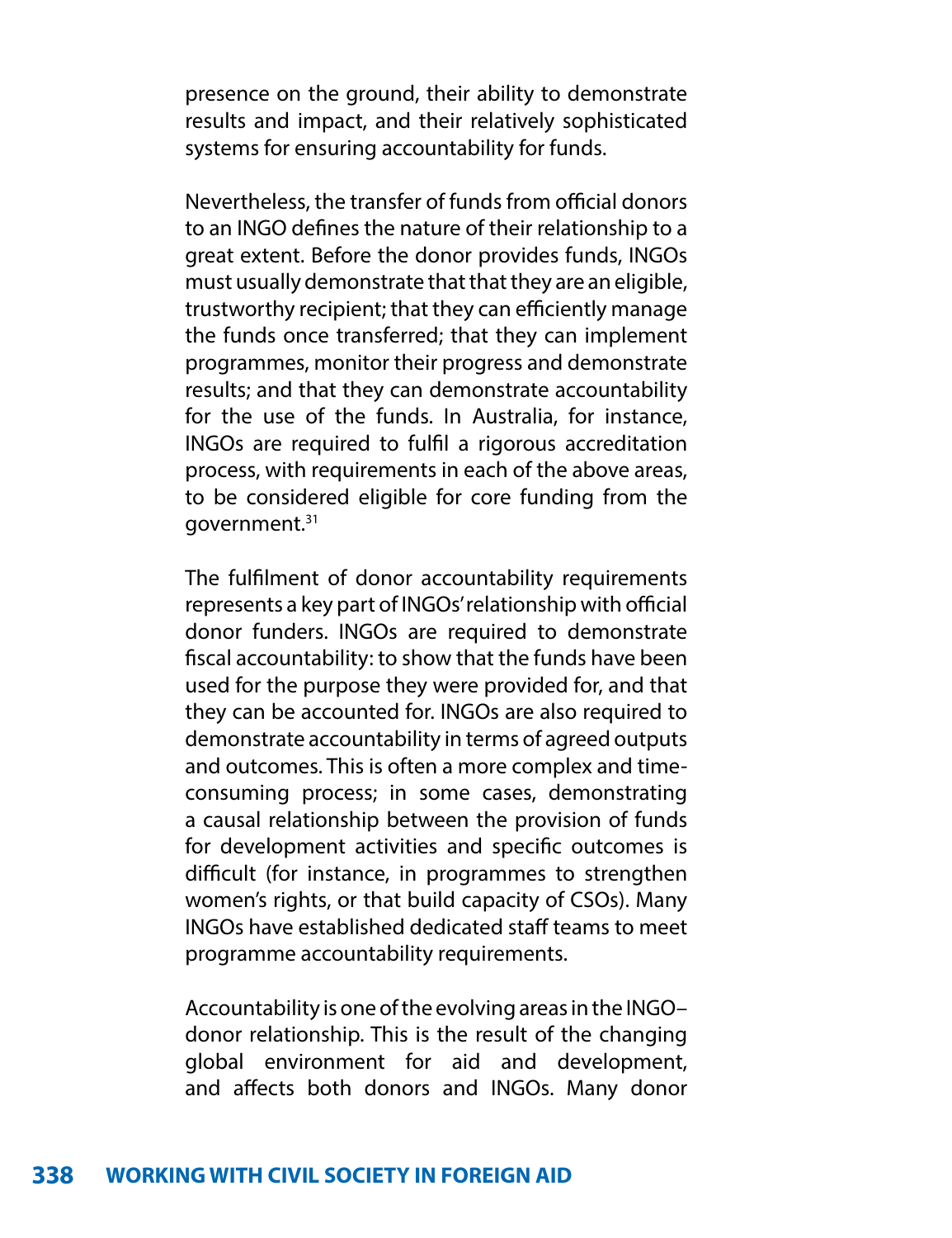governments, especially those undertaking budgetary constraint, are under strong political and economic pressure to justify budgetary expenditure on aid and development, to demonstrate value for money and results for the money provided through the aid programme, and to be accountable to citizens and taxpayers for the use of the funds. When donors provide aid funds to INGOs, they also pass on the requirements to demonstrate results, value for money and accountability. When INGOs in turn draw on donor funds to work with partners, they often also pass on donor accountability requirements to their partner organizations, which they require to report against donor standards and requirements. This has resulted in debate about ownership in CSO programmes: whether INGOs should be primarily accountable to donors for the funds they have received, or to the communities and partners they work with.<sup>32</sup> Many INGOs struggle to fulfil accountability requirements towards donors, while also ensuring they are maintaining their commitments to partners.

**Non-funding relationships:** Relationships between donors and INGOs are often dominated by the funding aspect. In any relationship, the provision of funds from one entity to another establishes a power imbalance that favours the donor, with the donor able to set the terms of the relationship, and the recipient ultimately forced to accept these terms. At worst, donor– INGO relationships follow this prescription and are based on a principal–agent arrangement, where the government provides the funds, and the INGO accepts them and implements programmes according to the donor's requirements. In these cases, donor roles in the government–CSO relationship have tended to focus on contract and risk management, and INGOs' roles have been limited to implementation and meeting reporting and accountability requirements.<sup>33</sup>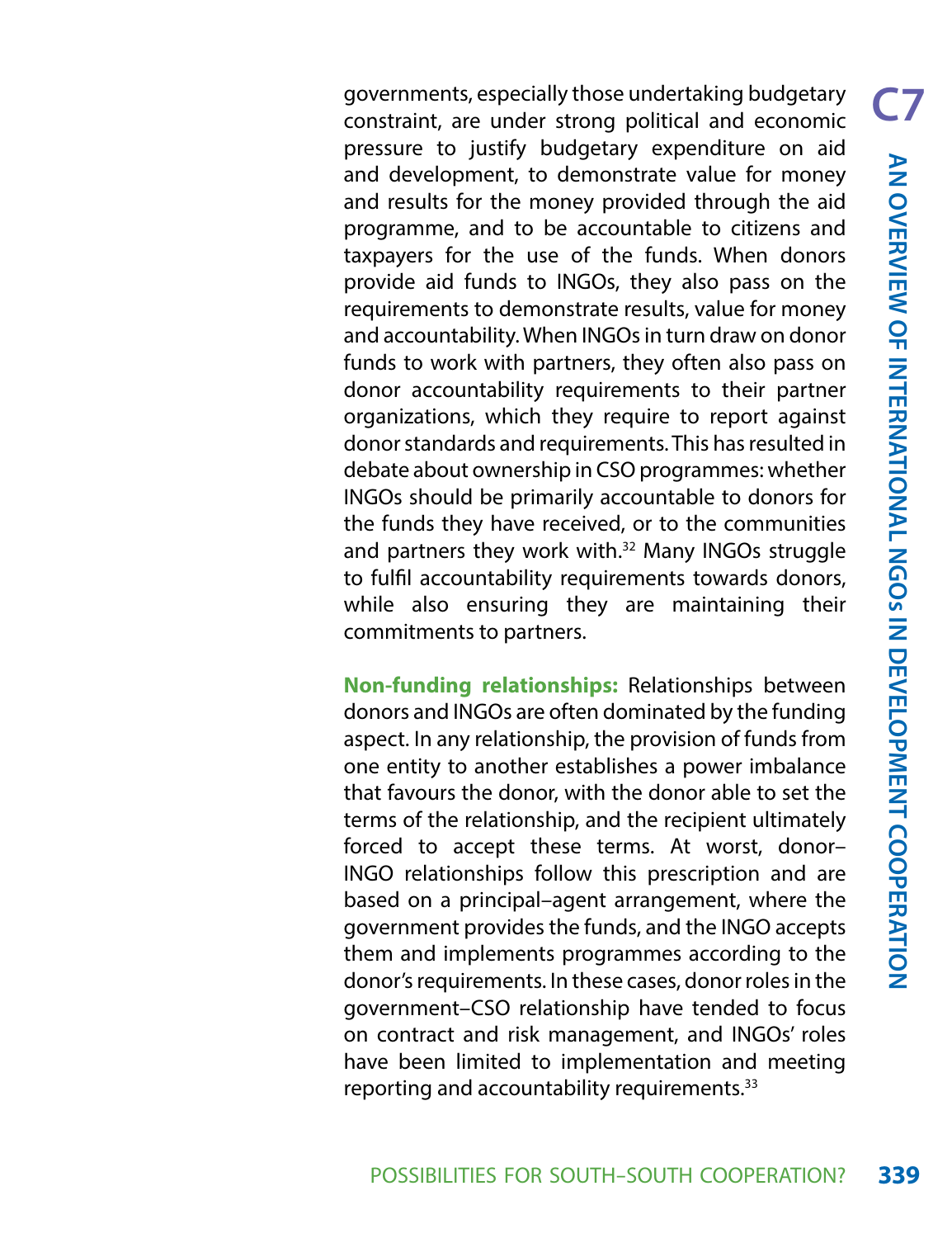Both INGOs and donor governments have recognized that relationships that are defined by principal–agent and strict contract management arrangements are not suitable for addressing complex development problems. They limit opportunities to respond to unforeseen circumstances and frequently changing development contexts, to learn from experience and improve practice and outcomes based on this learning.

As a result, donors and INGOs are increasingly working to develop the non-funding dimensions of their relationships, most commonly by exploring a greater emphasis on partnerships. These may exist alongside funding arrangements, but their general aim is to increase the scope and quality of the relationships. Key features of partnership arrangements between donors and INGOs are based on principles such as collaboration, trust, open dialogue, mutual respect and sharing, a long-term view of results and outcomes, and flexibility and willingness to adapt to changed circumstances.34

In some cases these partnerships are built into core or framework funding arrangements, where there is a recognition that INGOs have a certain level of expertise and capacity to undertake their own development programmes within broadly agreed parameters, but where there is also an expectation of frequent exchange, learning and policy dialogue between the donor and INGO. For instance, World Vision Australia is very active in ongoing dialogue in relation to its core funding partnership agreement with the Australian government. AusAID now views World Vision as "partners rather than tenderers". Where World Vision and AusAID priorities coincide, AusAID sees that World Vision can be trusted to undertake activities with minimal direction from AusAID<sup>35</sup>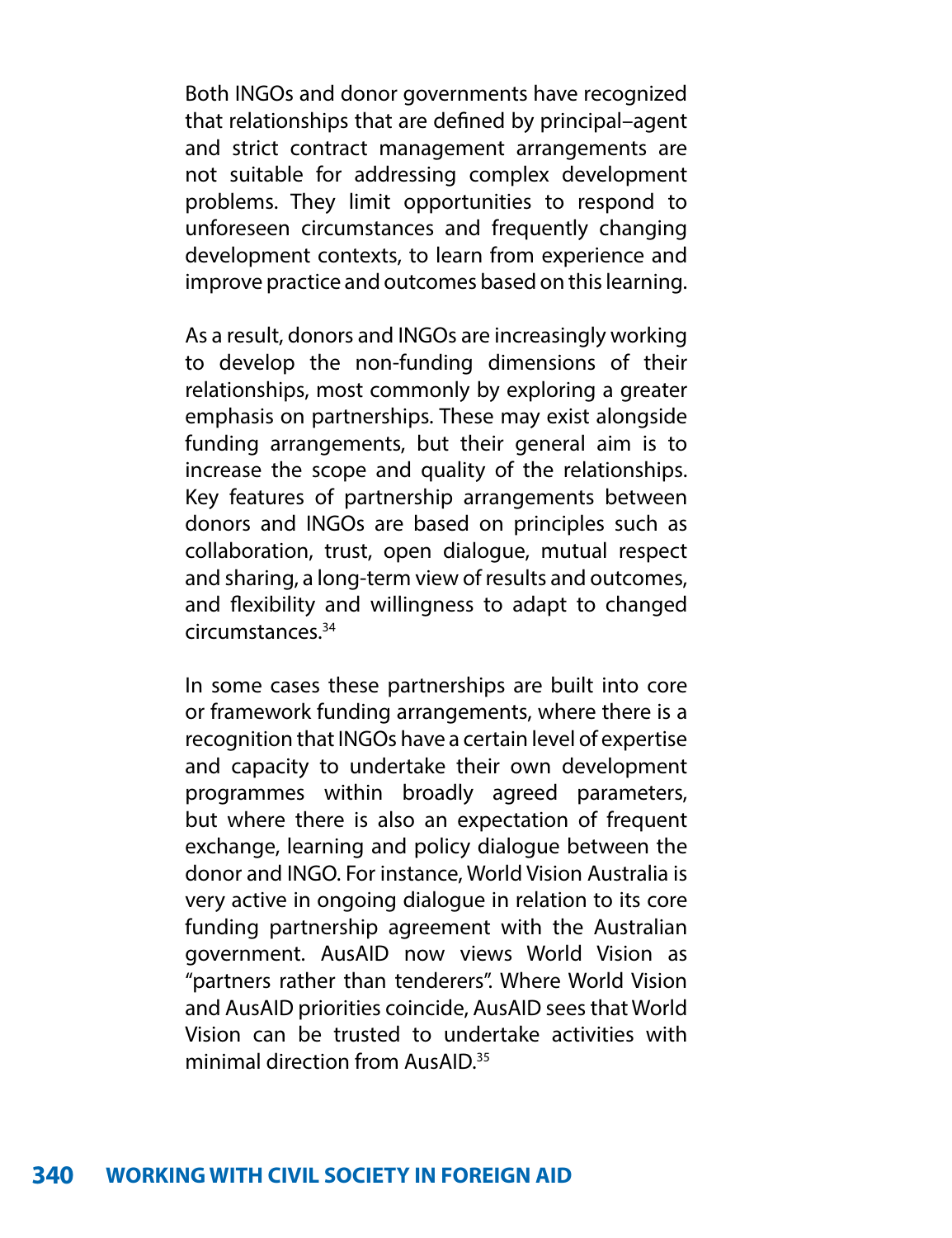In other cases INGOs provide direct advice to donor governments as part of partnership and policy dialogue, including on donors' programming, and sometimes on their funding models. Thus there are both advocacy and collaborative aspects of CSO– donor relationships. For instance, Oxfam Australia directly contributed to the design of one of AusAID's geographic funding programmes, in the context of its funding and partnership arrangement. AusAID sees that CSOs have expertise in areas that it does not, in particular at the country level.<sup>36</sup>

### **2.5 IMPLICATIONS OF INGO OPERATIONS FOR DEVELOPING-COUNTRY GOVERNMENTS AND NATIONAL (LOCAL) CSOs IN DEVELOPING COUNTRIES**

INGOs' geographic reach, staff numbers, global presence and substantial budgets mean that they are major players within the international aid system. This has particular implications in developing countries. Along with bilateral and multilateral organizations, INGOs constitute a significant component of external engagement in domestic development processes for both governments and domestic civil society.37

**Implications for communities in developing countries:** INGOs have a major role in developing countries, and can sometimes constitute the main international presence in some regions or locations, in particular those that are more remote, affected by conflict or less important economically or politically. This means that some communities experience the aid system — including its programmes and institutions  $-$  primarily through INGOs.<sup>38</sup> In these cases, there is a heavy onus of responsibility on INGOs: to operate ethically, to work collaboratively and productively with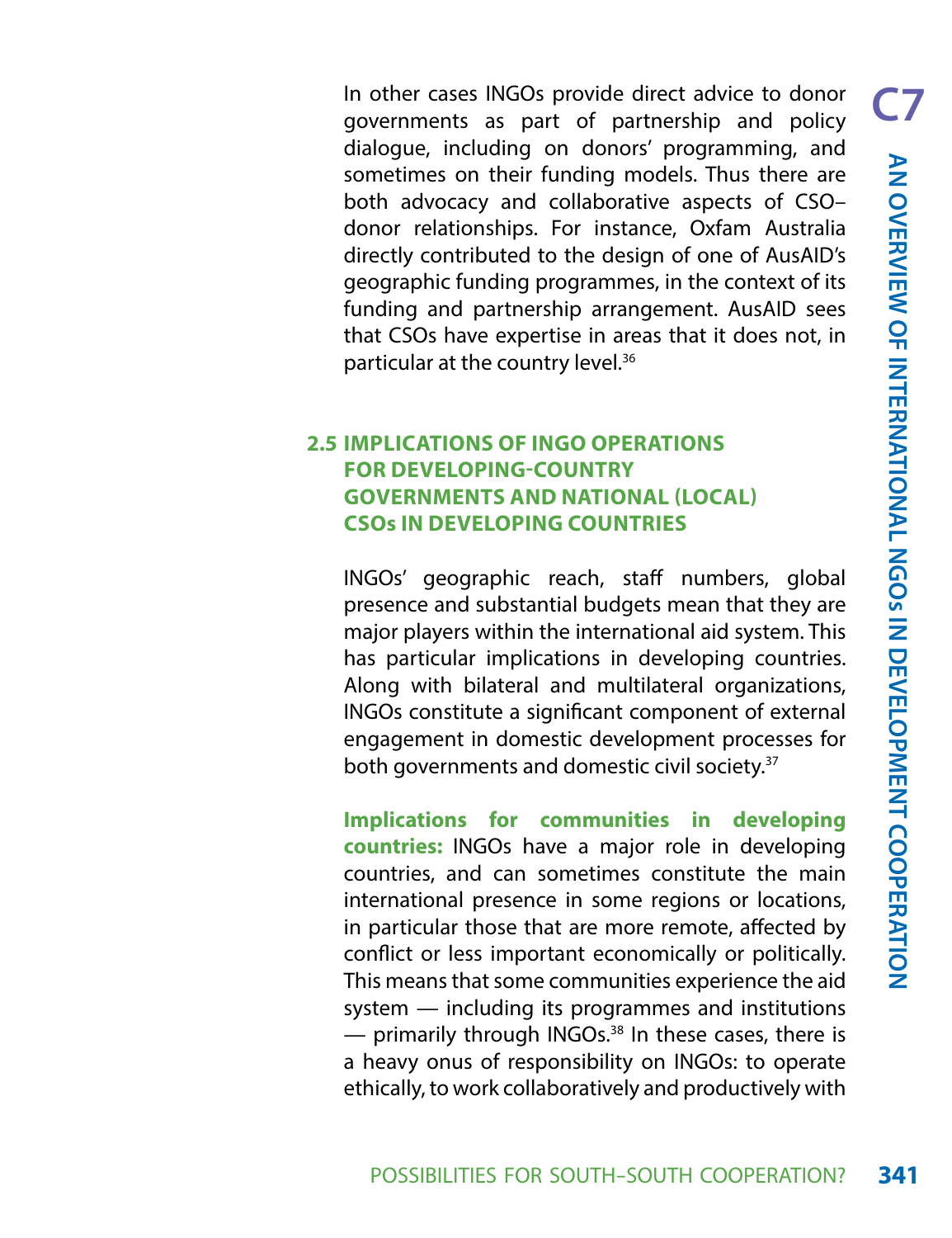communities, to ensure positive outcomes of their interventions, and to be accountable for their actions. INGO presence in communities can be highly visible, and long-term: World Vision, for instance, establishes a 15-year presence in communities through its Area Development Plans and offices and its teams that support these plans.

**Implications for national (local) CSOs in developing countries:** The size, scope and extensive presence of INGOs in developing countries can have important implications for national (local) CSOs. These can be both positive and negative.

INGOs provide a range of opportunities and relationships for local CSOs, through both their funding and non-funding roles. Many local CSOs depend on INGOs to support their own development activities (through core, programme or project funding), and many also undertake work on behalf of INGOs (through project subcontracting work). INGOs provide important capacity development opportunities for local CSOs, as well as exposure to an increased range of expertise and development approaches. Many local CSOs view INGOs as an established and important component of the development environment, and work alongside them in funding or partnership arrangements, or in non-funding collaborative approaches, such as knowledge and practice networks, or through collaboration in policy dialogue with governments, donors or the private sector.

At the same time, however, the major physical and sustained presence of INGOs in developing countries can have negative implications for local CSOs. INGOs' larger programmes, budgets and staffing contingents, as well as their use of foreign consultants, can cause them to 'crowd out' local development organizations,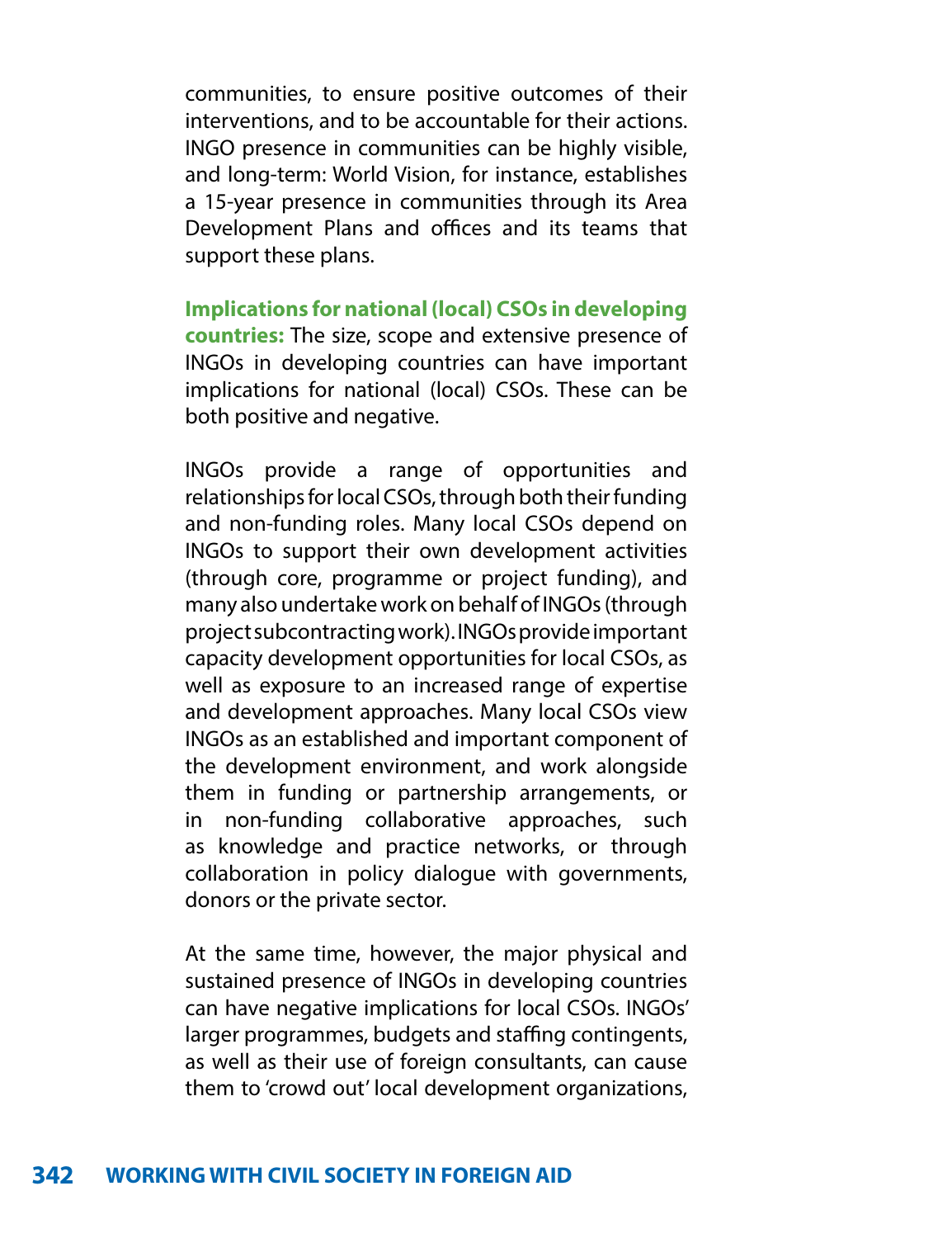which may have knowledge, skills and capacities that are more closely linked to, and better informed by, 'onthe-ground' realities. Following the 2004 Indian Ocean tsunami in Sri Lanka, for example, "local experts were often reduced to the level of research assistants and left to carry out mundane administrative tasks instead of contributing to the leadership."39

Large INGOs with high visibility in developing countries are also sometimes more likely to gain access to local government officials, and can have more opportunities to influence decision-making.40 They may also be more likely than local CSOs to win grants and contracts that are available at the developing-country level. In some cases, INGOs are seen as a source of 'brain drain' from local CSOs and governments, because they offer higher salaries and better terms and conditions. These differences between INGOs and local CSOs set up an unfortunate dynamic that may lead to resentment and difficult working relationships.

### **Implications for developing-country governments:**

The significant on-the-ground presence of INGOs has a number of implications for developing-country governments. Governments can have a variety of relationships with INGOs. At the simplest level, this may occur through INGOs legally registering their presence with the government. The relationship in many cases, however, extends beyond this to both informal and formal engagements on the programmatic work of INGOs. In some cases, in particular where the government has a policy on the role of CSOs, INGOs may be required to enter into Memoranda of Understanding with the government. These may include mechanisms for the government to ensure INGOs are working within the general parameters of its overall development effort. In rare cases, a government may require INGOs to align with its major strategies or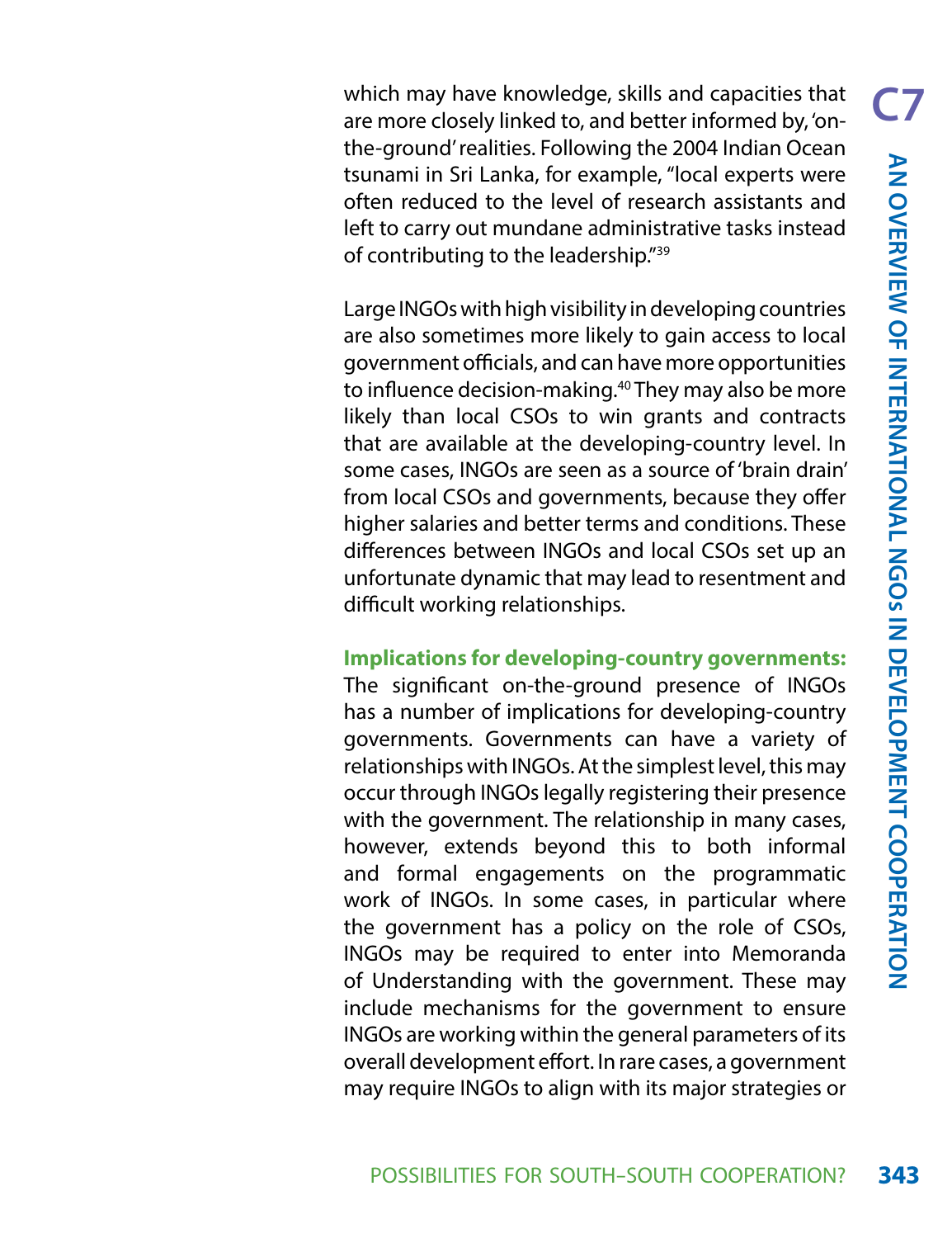priority sectors.41 In many other cases, however, other than registration, relationships between host-country governments and INGOs may be minimal.

Whatever the nature of the relationship, the major presence of INGOs means that they are undertaking significant development programmes, nearly always in a context where the government is also undertaking (or attempting to undertake) its own development programmes. As a result, governments are at the very least interested in information about what INGOs are doing. In some cases, INGOs will consciously fill gaps in government development programmes, either in terms of the range of services provided or of their geographic reach. In some cases, governments and INGOs can address issues and collaborate on programmes. In these cases, governments can see INGOs as important actors in the development arena, as sources of collaboration, and of increasing and improving the scope of development programming.

This, however, is not always the case. INGOs by nature are independent organizations. They, therefore, will want to maintain a certain distance from government, with the ability to operate as development actors in their own right. In this way they continue to demonstrate their unique or niche approaches and pursue their own particular development programmes, responding to the needs and interests in communities and in locations of their own choice.

Many governments in developing countries recognize INGOs' need to maintain independence, whereby INGOs increase the range of development actors, services and opportunities for communities (and for local CSOs). Nevertheless, the particular roles and approaches of INGOs can represent a challenge to some governments. Governments may be concerned that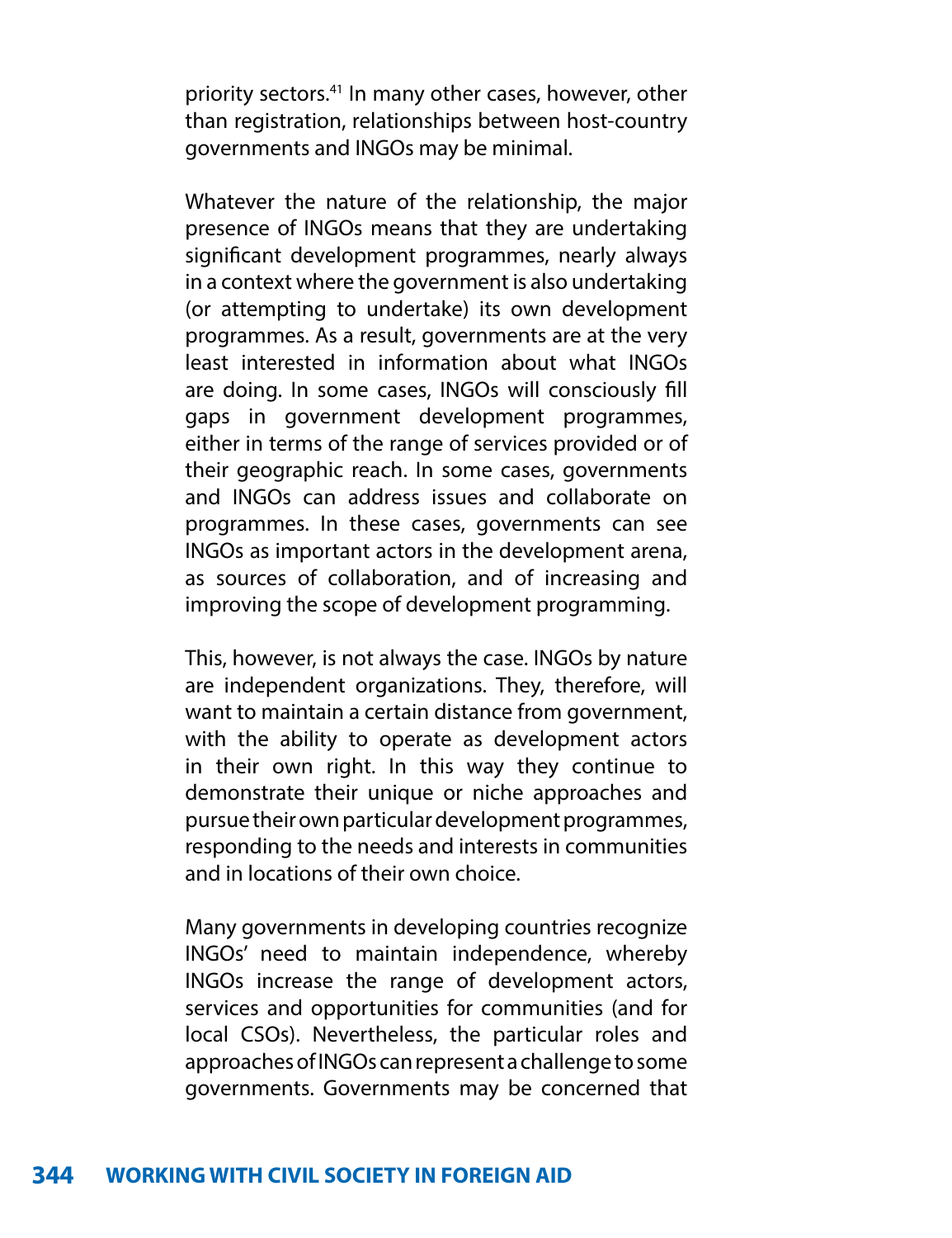INGOs undertake major development programmes, with significant geographic reach and with major presence, but that these are not coordinated with existing government programmes. In some cases, governments may feel that INGOs' particular approaches undermine their own programmes, or that their approaches are inconsistent with government priorities. This is often the case at the level of regional or local governments, which are closer to the actual operations of INGOs. As such, the presence of INGOs in developing countries often means an ongoing negotiation with different levels of government, in terms of respective roles, development contributions and terms of engagement.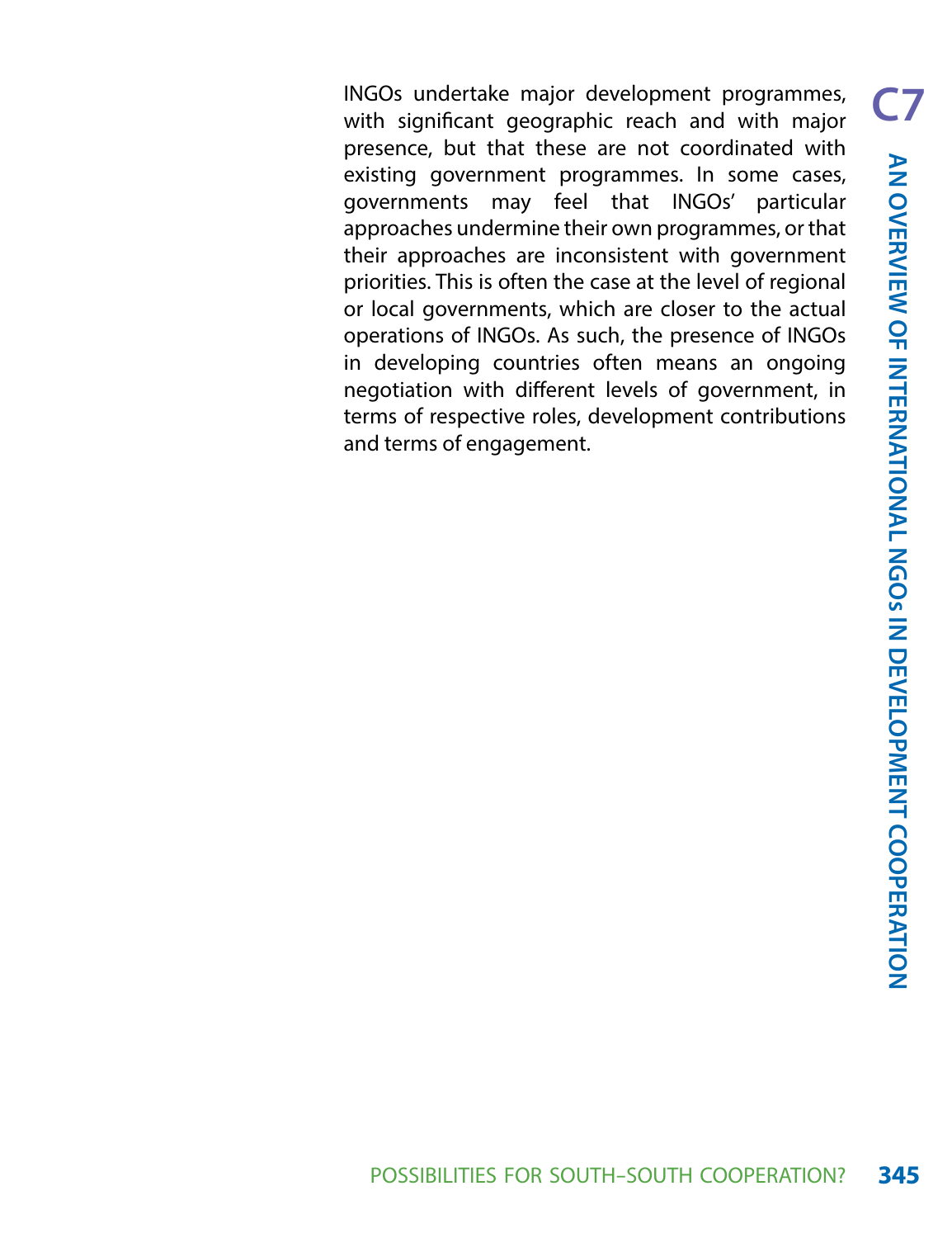# ANNEX

## **SAMPLE OF SOME OF THE LARGEST INGOS<sup>i</sup> TABLE 1**

(US Dollars; in alphabetical orderii)

| <b>ORGANIZATION</b>                                                    | <b>INCOME 2011</b>                                                     | <b>STAFF NUMBERS</b> | <b>GEOGRAPHIC REACH</b>                                                 |
|------------------------------------------------------------------------|------------------------------------------------------------------------|----------------------|-------------------------------------------------------------------------|
| <b>ActionAid</b><br>(Johannesburg, South Africa)iii                    | \$314 million                                                          | 2,328                | -45 countries<br>- 25 million people                                    |
| <b>Aga Khan Development</b><br><b>Network</b><br>(Geneva, Switzerland) | Development<br>activities budget<br>\$450 million (2008) <sup>42</sup> | 60,000               | - 25 countries                                                          |
| <b>CARE International</b><br>(Chatelaine, Switzerland)                 | \$780 million                                                          | 12,000               | - 87 countries<br>- 60 million people<br>- 12 national members          |
| <b>Catholic Relief Services (CRS)</b><br>(Baltimore, USA)              | \$823 million                                                          | 5,211                | - 100 countries<br>- 130 million people                                 |
| <b>Christian Aid</b><br>(London, UK)                                   | \$148 million                                                          | 758                  | -45 countries                                                           |
| <b>Médecins Sans Frontières</b><br>(Geneva, Switzerland)               | \$1.24 billion                                                         | 22,000               | - 60 countries                                                          |
| <b>Mercy Corps</b><br>(Portland, USA)                                  | \$301 million                                                          | 3,700                | -40 countries                                                           |
| Oxfam International<br>(Oxford, UK)                                    | \$1.25 billion                                                         | 6,000                | - 98 countries<br>- 14 member organizations                             |
| <b>Plan International</b><br>(Woking, UK)                              | \$827 million                                                          | 8,131                | -48 countries                                                           |
| <b>Save the Children</b><br>(London, UK)                               | \$1.4 billion                                                          | 14,000               | - 120 countries<br>- 29 national organizations<br>- 80 million children |
| <b>World Vision International</b><br>(Monrovia, California, USA)       | \$2.79 billion                                                         | 40,000               | - 120 countries<br>- 100 million people                                 |

#### *Notes Table 1*

- *i Information is derived from INGO official annual reports and websites. While annual reports generally cover the fiscal period from January to 31 December 2011, some organizations report figures based on different fiscal periods within the nominated year. Staffing and geographic reach are 2008 data.*
- *ii All figures were converted to US\$ using average midpoint currency exchange rates retrieved from <http://www.oanda.com/currency/historical-rates> for the fiscal periods indicated.*
- *iii The headquarters of each INGO is listed below its name. However, the term is used loosely here. Some INGOs are structured hierarchically, while others have international offices that operate more or less independently from each other and are simply coordinated by a single office.*

## **346 WORKING WITH CIVIL SOCIETY IN FOREIGN AID**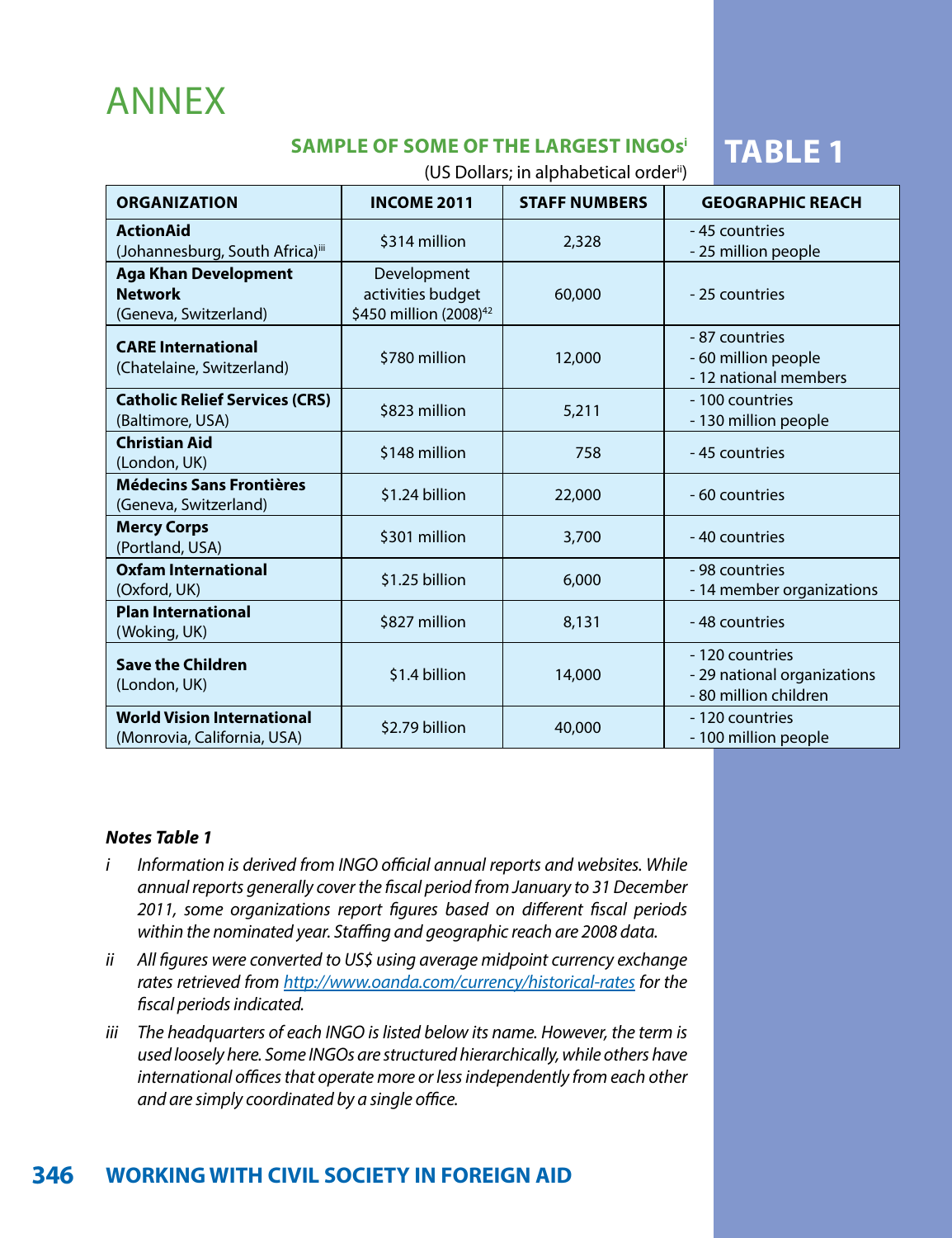#### **TABLE 2 COMPARISON OF OECD DONORS AND PROMINENT INGOsi**

| IADLL 4                                                                                                    | <b>AND PROMINENT INGOS</b> <sup>i</sup>      |                                            | <b>AN OVERVIEW OF</b>     |
|------------------------------------------------------------------------------------------------------------|----------------------------------------------|--------------------------------------------|---------------------------|
| <b>DAC Donor/INGO</b>                                                                                      | <b>ODA/INGO revenue</b>                      |                                            |                           |
| <b>United States of America</b>                                                                            | (US\$ 2010 millions) <sup>ii</sup><br>29,431 |                                            |                           |
|                                                                                                            |                                              |                                            |                           |
| United Kingdom                                                                                             | 12,871<br>11,884                             |                                            |                           |
| Germany                                                                                                    | 10,842                                       |                                            |                           |
| Japan<br>France                                                                                            | 10,073                                       |                                            |                           |
|                                                                                                            | 5532                                         |                                            |                           |
| Spain<br><b>Netherlands</b>                                                                                | 5518                                         |                                            |                           |
| Canada                                                                                                     |                                              |                                            |                           |
|                                                                                                            | 4703<br>4228                                 |                                            | <b>INTERNATIONAL NGOS</b> |
| Norway                                                                                                     | 4137                                         |                                            |                           |
| Sweden                                                                                                     |                                              |                                            |                           |
| Australia                                                                                                  | 3813                                         |                                            |                           |
| <b>World Vision (2011)</b>                                                                                 | 2790                                         |                                            |                           |
| <b>Italy</b>                                                                                               | 2763                                         |                                            |                           |
| Denmark                                                                                                    | 2675                                         |                                            |                           |
| Belgium                                                                                                    | 2311                                         |                                            |                           |
| Switzerland                                                                                                | 1904                                         |                                            |                           |
| Save the Children (2011)                                                                                   | 1400                                         |                                            |                           |
| Finland                                                                                                    | 1287                                         |                                            |                           |
| <b>Oxfam International (2011)</b>                                                                          | 1250                                         |                                            | Ż                         |
| Médecins Sans Frontières (2011)                                                                            | 1240                                         |                                            |                           |
| Republic of Korea                                                                                          | 1171                                         |                                            |                           |
| Austria                                                                                                    | 929                                          |                                            |                           |
| Ireland                                                                                                    | 895                                          |                                            |                           |
| Plan International (2011)                                                                                  | 827                                          |                                            |                           |
| <b>Catholic Relief Services (2011)</b>                                                                     | 823                                          |                                            |                           |
| <b>CARE USA/International (2011)</b>                                                                       | 780<br>622                                   |                                            | <b>DEVELOPMENT</b>        |
| Portugal<br>Aga Khan Development Network (2008)                                                            | 450                                          |                                            |                           |
| Greece                                                                                                     | 405                                          |                                            |                           |
|                                                                                                            | 330                                          |                                            |                           |
| New Zealand                                                                                                | 314                                          |                                            |                           |
| <b>ActionAid (2011)</b>                                                                                    |                                              |                                            |                           |
| Mercy Corps (2011)                                                                                         | 301                                          |                                            |                           |
| Notes Table 2                                                                                              |                                              |                                            | COOPERATION               |
|                                                                                                            |                                              |                                            |                           |
| Figures for OECD donors are derived from the OECD's International Development Statistics,<br>i             |                                              |                                            |                           |
| (http://stats.oecd.org/Index.aspx?datasetcode=TABLE1) for 2010 and represent total ODA, net of imputed     |                                              |                                            |                           |
| student costs, debt relief, and refugee in donor country allocations. Figures for INGOs derived from their |                                              |                                            |                           |
| official annual reports and websites. Annual reports generally cover the fiscal period 1 January to 31     |                                              |                                            |                           |
| December. Some organizations report figures based on different fiscal periods within the nominated year.   |                                              |                                            |                           |
| Annual figures converted to US\$ using average midpoint currency exchange rates retrieved from<br>İΪ       |                                              |                                            |                           |
| http://www.oanda.com/currency/historical-rates for the fiscal periods indicated.                           |                                              |                                            |                           |
|                                                                                                            |                                              |                                            |                           |
|                                                                                                            |                                              |                                            |                           |
|                                                                                                            |                                              | POSSIBILITIES FOR SOUTH-SOUTH COOPERATION? | 347                       |
|                                                                                                            |                                              |                                            |                           |

#### *Notes Table 2*

- *i Figures for OECD donors are derived from the OECD's International Development Statistics, [\(http://stats.oecd.org/Index.aspx?datasetcode=TABLE1](http://stats.oecd.org/Index.aspx?datasetcode=TABLE1)) for 2010 and represent total ODA, net of imputed student costs, debt relief, and refugee in donor country allocations. Figures for INGOs derived from their official annual reports and websites. Annual reports generally cover the fiscal period 1 January to 31 December. Some organizations report figures based on different fiscal periods within the nominated year.*
- *ii Annual figures converted to US\$ using average midpoint currency exchange rates retrieved from <http://www.oanda.com/currency/historical-rates> for the fiscal periods indicated.*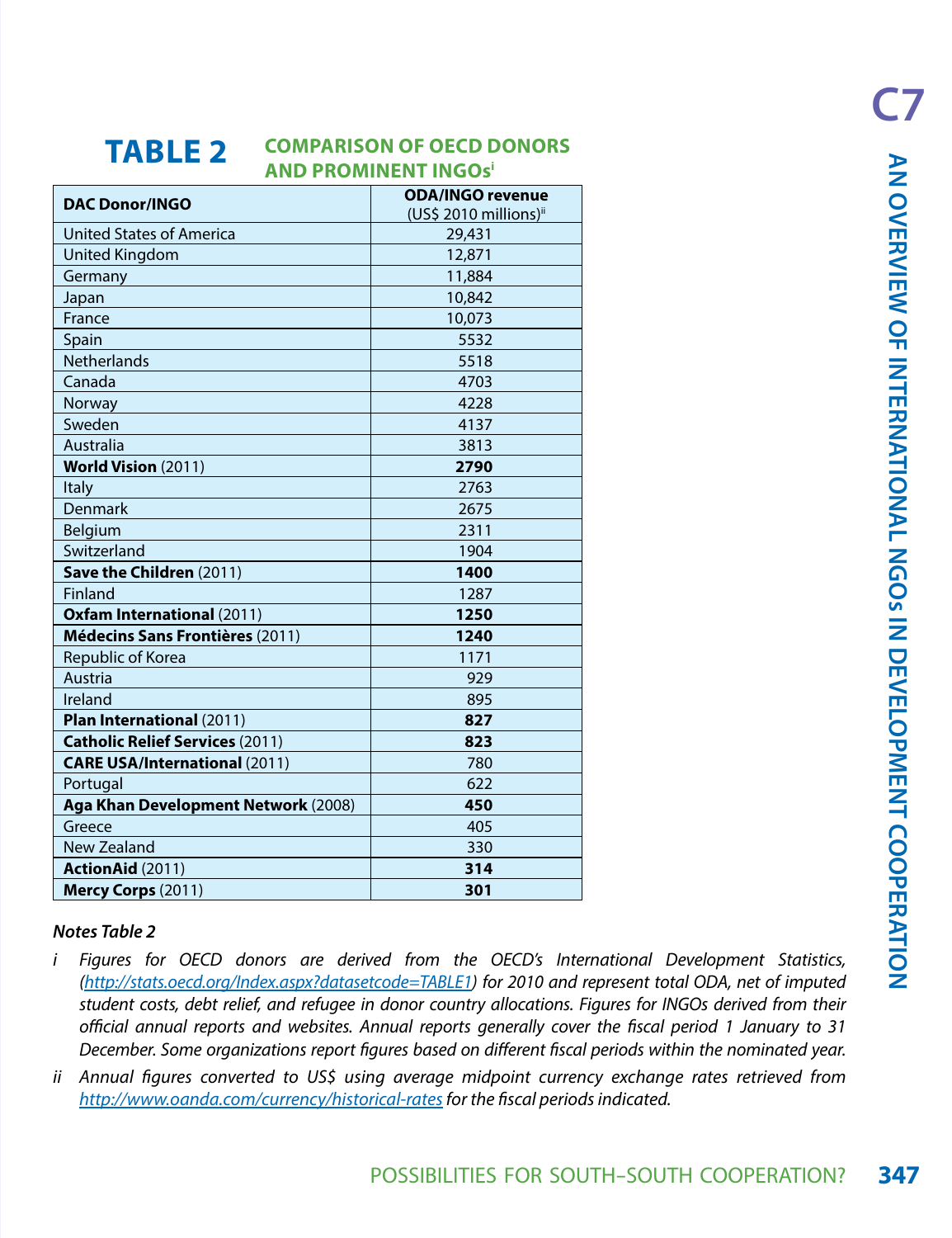# BIBLIOGRAPHY

- **ACORD**, 'About Us Governance ACORD', Agency for Cooperation and Research in Development, Nairobi, 2013. [http://www.acordinternational.org/acord/en/about-us/about-us/](http://www.acordinternational.org/acord/en/about-us/about-us/governance/) [governance/](http://www.acordinternational.org/acord/en/about-us/about-us/governance/)
- **ActionAid**, 'About Us History ActionAid', ActionAid, Johannesburg, 2013. <http://www.actionaid.org/main.aspx?PageID=7>
- **AusAID**, 'Accreditation for non-government organisations', AusAID, Canberra, 2013. <http://www.ausaid.gov.au/ngos/pages/accreditation.aspx>
- **Bieckmann, F.**, 'Rooting INGOs in their home soil', *The Broker, Special Edition – The Future Calling: A Second Life for INGOs*, 2012, Issue 28, March 2012.
- **Brown, L.D.**, 'Civil Society Legitimacy and Accountability: Issues and Challenges', *Hauser Center for Nonprofit Organizations and CIVICUS Working Paper*, No. 32, Hauser Center for Nonprofit Organizations, Cambridge, MA, 2007.
- **CARE International**, 'About Us', CARE International, Chatelaine, 2013a. <http://www.care-international.org/about-us.aspx>
- **CARE International**, 'Advocacy', CARE International, Chatelaine, 2013b. <http://www.care-international.org/what-we-do/advocacy.aspx>
- **CARE International**, 'Annual Report', CARE International, Chatelaine, 2013c. <http://www.care-international.org/Annual-Report.aspx>
- **Ebrahim, A.**, 'Accountability in Practice: Mechanisms for NGOs', *World Development,* 2003, 31(5): 813–829.
- **Edwards, M. and Hulme, D.**, 'NGO Performance and Accountability in the Post-Cold War World', *Journal of International Development,*  1995, 7(6): 849–856.
- **Global Humanitarian Assistance**, 'Global Humanitarian Assistance Report 2009', Global Humanitarian Assistance, Bristol, 2009. [http://www.globalhumanitarianassistance.org/wp-content/](http://www.globalhumanitarianassistance.org/wp-content/uploads/2009/07/GHA-Report-2009.pdf) [uploads/2009/07/GHA-Report-2009.pdf](http://www.globalhumanitarianassistance.org/wp-content/uploads/2009/07/GHA-Report-2009.pdf)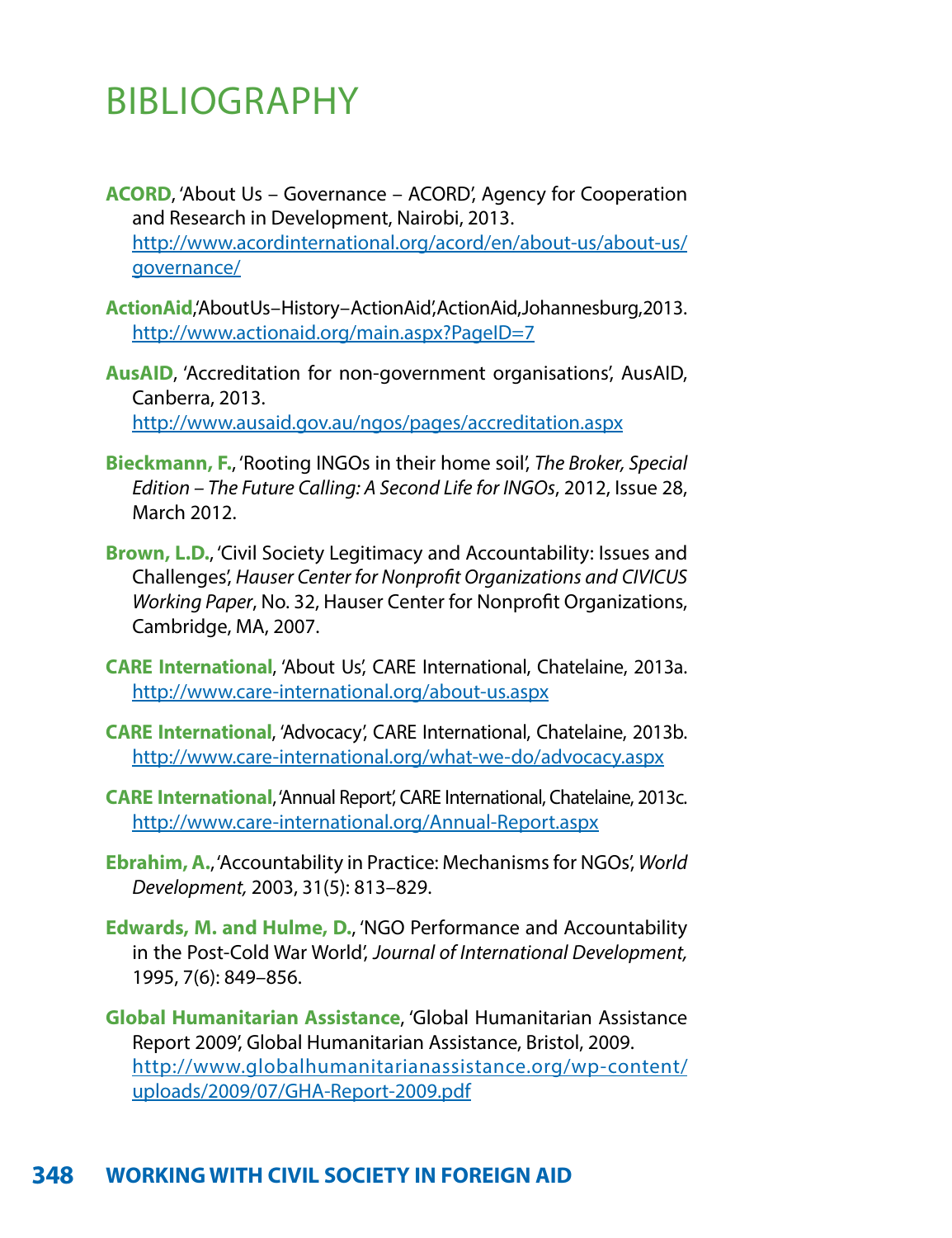- **Global Humanitarian Assistance**, 'Global Humanitarian Assistance Report 2013', Global Humanitarian Assistance, Bristol, 2013. <http://www.globalhumanitarianassistance.org/report/4216>
- **Hammad, L. and Morton, W.**, 'Greater Influence, Greater Responsibility: are INGOs' Self-Regulatory Accountability Standards Effective?', *Working Paper*, The North-South Institute, Ottawa, 2011.

[http://www.nsi-ins.ca/wp-content/uploads/2012/10/2011-](http://www.nsi-ins.ca/wp-content/uploads/2012/10/2011-Greater-Influence-Greater-Responsibility-are-INGOs-Self-Regulatory-Accountability-Standards-Effective.pdf) [Greater-Influence-Greater-Responsibility-are-INGOs-Self-](http://www.nsi-ins.ca/wp-content/uploads/2012/10/2011-Greater-Influence-Greater-Responsibility-are-INGOs-Self-Regulatory-Accountability-Standards-Effective.pdf)[Regulatory-Accountability-Standards-Effective.pdf](http://www.nsi-ins.ca/wp-content/uploads/2012/10/2011-Greater-Influence-Greater-Responsibility-are-INGOs-Self-Regulatory-Accountability-Standards-Effective.pdf)

- **Kelegama, S. and de Mel, D.**, 'Sri Lanka: Country Study', prepared for the project 'Southern Perspectives on Reform of the International Development Architecture', North-South Institute, Ottawa, 2007.
- **Médecins Sans Frontières**, 'MSF Financial Report 2008', Médecins Sans Frontières, Geneva, 2009. [http://www.msf.org/source/financial/2008/MSF\\_Financial\\_](http://www.msf.org/source/financial/2008/MSF_Financial_Report_2008.pdf) [Report\\_2008.pdf](http://www.msf.org/source/financial/2008/MSF_Financial_Report_2008.pdf)
- **Médecins Sans Frontières**, 'Médecins Sans Frontières', Médecins Sans Frontières, Geneva, 2013. <http://www.msf.org/>
- **Najam, A.**, 'NGO Accountability: A Conceptual Framework', *Development Policy Review,* 1996, 14: 339–353.
- **O'Dwyer, B., and Unerman, J.**, 'The Paradox of Greater NGO Accountability: A Case Study of Amnesty Ireland', *Accounting, Organizations and Society,* 2008, 33: 801–824.

**Oxfam**, 'About us', Oxfam, Oxford, 2013a. <http://www.oxfam.org/en/about>

- **Oxfam**, 'African Union Compendium', Oxfam, Oxford, 2013b. <http://www.oxfam.org/en/policy/african-union-compendium>
- **Plan International**, 'What we do', Plan International, Woking, 2013. <http://plan-international.org/what-we-do>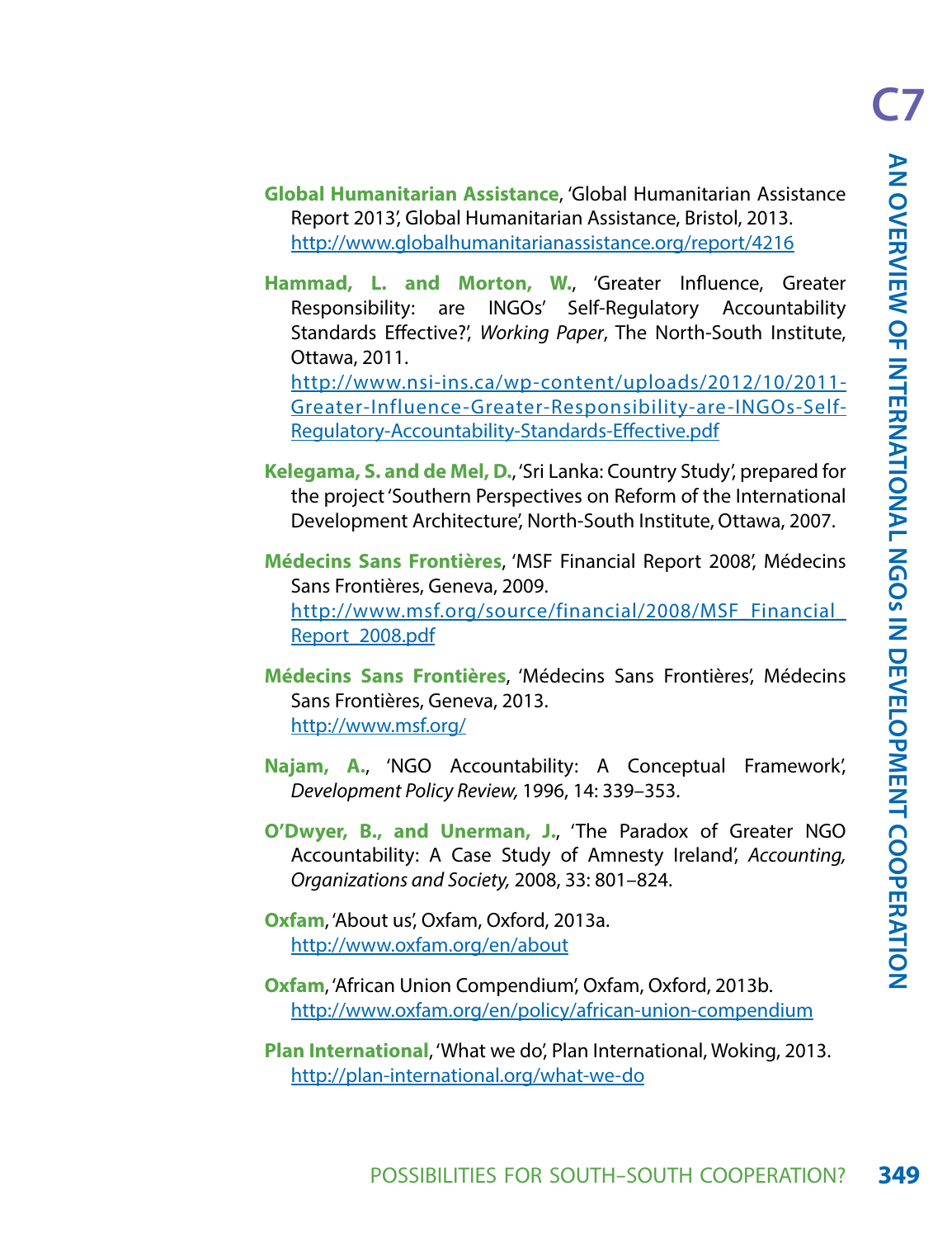- **Ronalds, P.**, *The Change Imperative: Creating the Next Generation NGO,* Kumarian Press, West Hartford, CT, 2010.
- **Save the Children**, 'Save the Children', Save the Children, London, 2013. <http://www.savethechildren.net/>
- **Szporluk, M.**, 'A Framework for Understanding Accountability of International NGOs and Global Good Governance', *Indiana Journal of Global Legal Studies,* 2009, 16(1): 339–361.
- **USAID**, '2010 Volag: Report of Voluntary Agencies', United States Agency for International Development, Washington, DC, 2010. [http://pdf.usaid.gov/pdf\\_docs/PNADT627.pdf](http://pdf.usaid.gov/pdf_docs/PNADT627.pdf)
- **World Vision International**, 'Where we work', World Vision International, Monrovia, CA, 2013a. <http://www.wvi.org>
- **World Vision International**, 'Annual Reports & Reviews', World Vision International, Monrovia, CA, 2013b. <http://www.worldvision.com.au/aboutus/AnnualReportsAnd> <Reviews.aspx>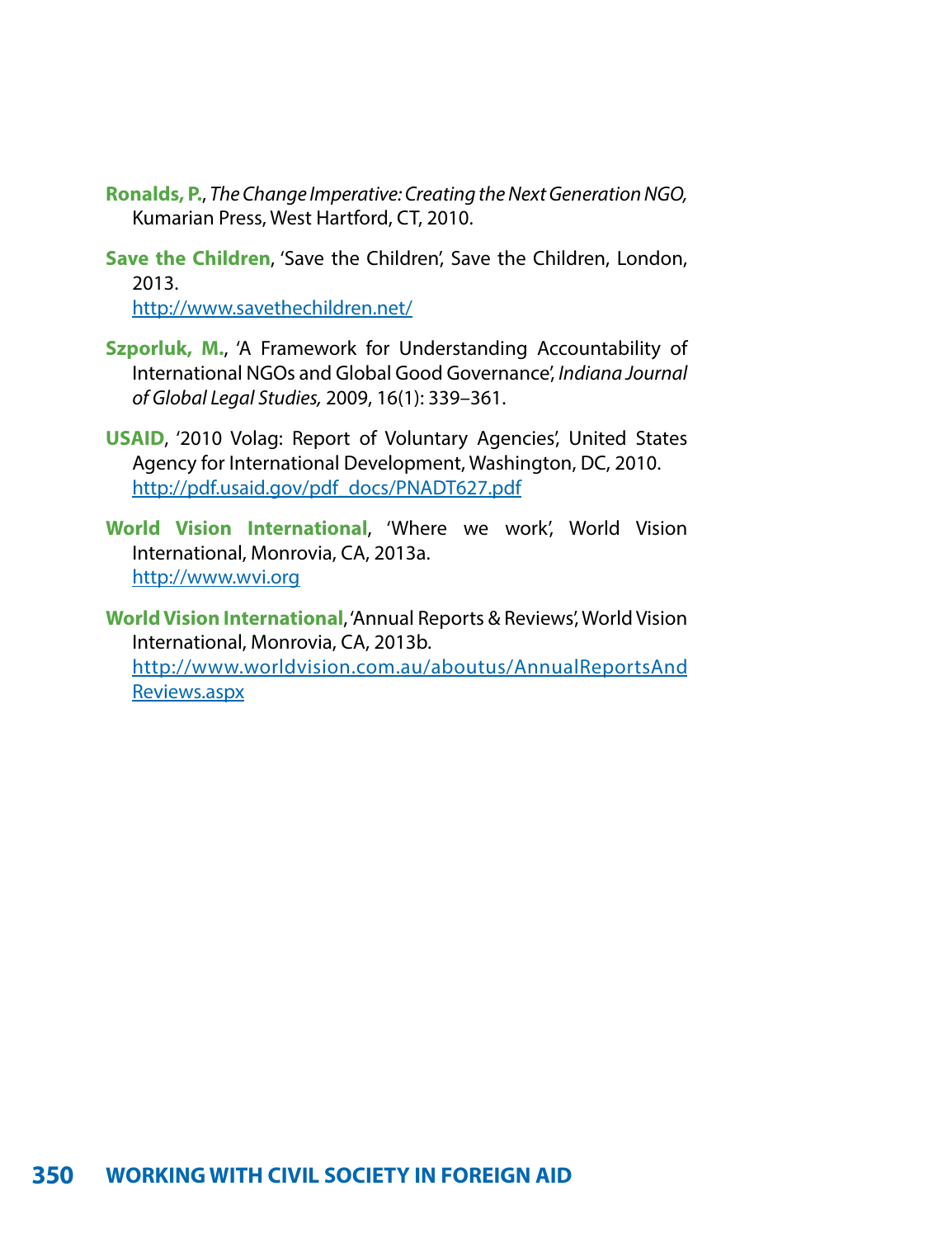# ENDNOTES

- See Annex A for a discussion of terminology. NGOs and INGOs are considered a subset of CSOs for the purposes of this study.
- Hammad and Morton, 2011.
- Save The Children, 2013.
- World Vision International, 2013a.
- Oxfam, 2013a.
- World Vision International, 2013b.
- Ronalds, 2010: 8.
- CARE International, 2013a.
- Oxfam, 2013a.
- World Vision International, 2013a.
- Save The Children, 2013; and Plan International, 2013.
- ActionAid, 2013.
- Médecins Sans Frontières, 2013.
- Ronalds, 2010: 9.
- CARE International, 2013b.
- Oxfam, 2013b.
- Bieckmann, 2012: 4.
- Ronalds, 2010: 7.
- Ronalds, 2010: 7.
- Hammad and Morton, 2011.
- Ronalds, 2010: 6.
- Global Humanitarian Assistance, 2009.
- Médecins Sans Frontières, 2009.
- CARE International, 2013c.
- See Global Humanitarian Assistance, 2013.
- USAID, 2010.
- Szporluk, 2009: 339–361.
- ActionAid, 2013.
- ACORD, 2013.
- Szporluk, 2009: 339–361.